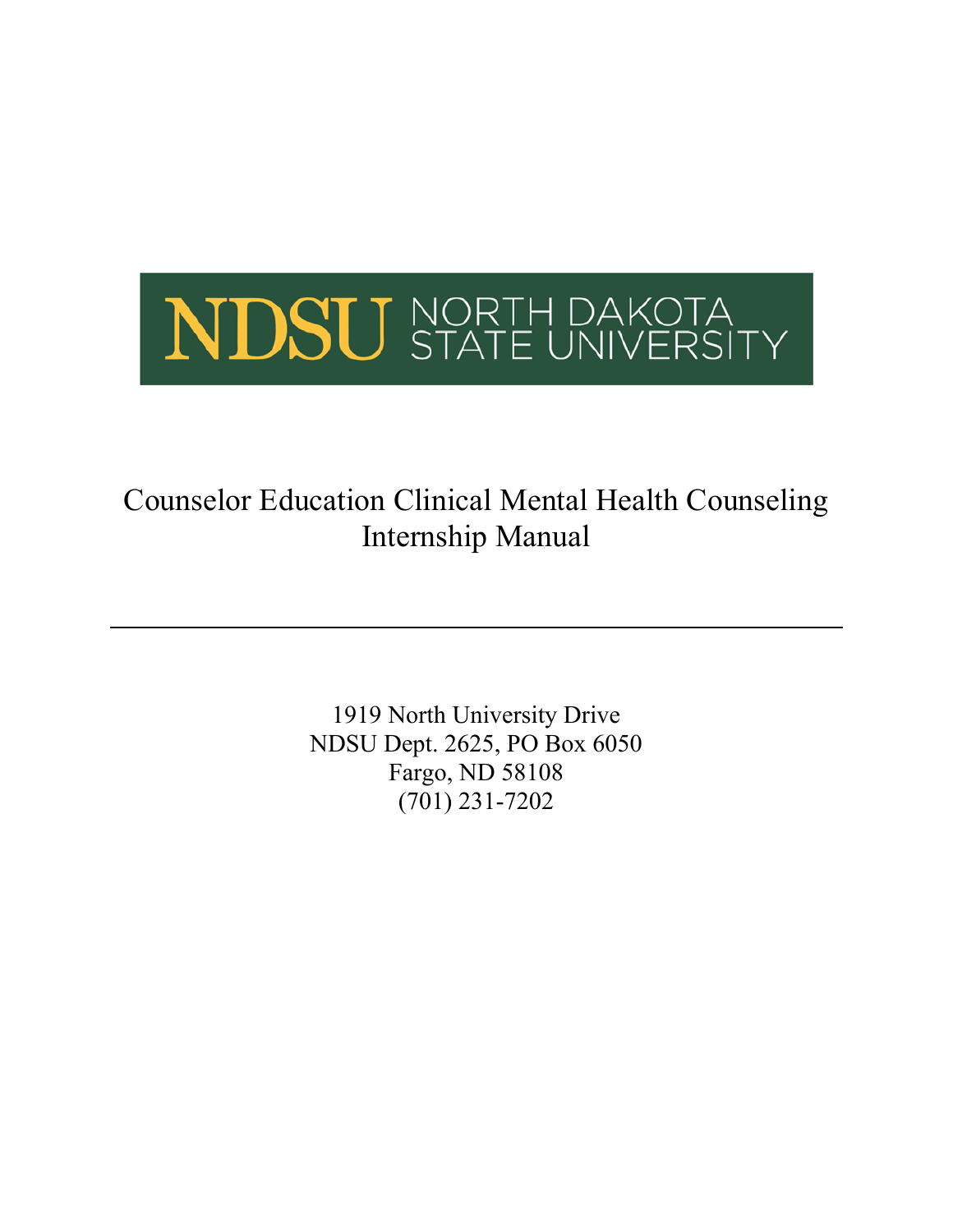# **TABLE OF CONTENTS**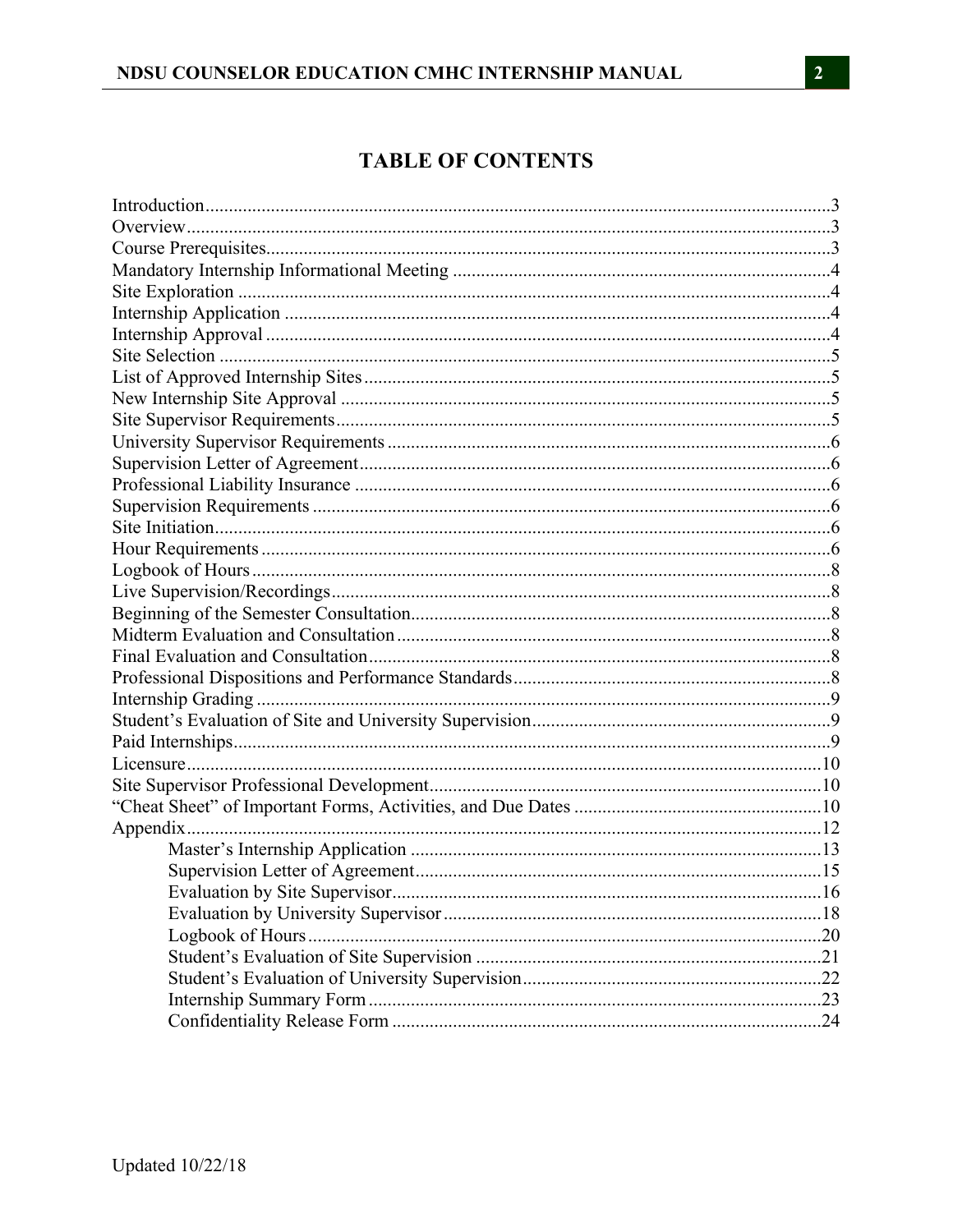### **Introduction**

This manual provides information about the professional experiences in clinical mental health counseling (CMHC) in the Department of Counselor Education, in the School of Education, at North Dakota State University, and is a supplement to the Department's main master's handbook. Although "field experiences" refer to many components of a counseling program (e.g., practicum, internship, supervision), this manual focuses exclusively on the clinical mental health internship as part of the NDSU counseling program.

Internship is a critical component of the CMHC track, and is part of the M.S. and M.Ed. programs. Whereas Practicum is designed to help students develop requisite counseling skills and knowledge of the applied setting, the Internship provides students with experience in all aspects of professional functioning applicable to clinical mental health counseling.

## **Overview**

The CMHC internship (CNED 794B, CNED 794D) is an arranged, supervised opportunity for the students to perform all the activities that a professional in a particular setting would be expected to fulfill. For example, a clinical mental health counselor would attend clinical staff meetings, consultation meetings, fill our paperwork for the agency or insurance companies, as well as counsel individuals, families, couples, and groups.

Each internship equates one semester. All CMHC master's students are required to complete a minimum of two semesters (CNED 794B in the fall; CNED 794D in the spring) of internship and pass all required courses before enrolling. Those master's students completing a dual track program are required to complete each respective internship (i.e., school counseling internship, CMHC internship) separately.

The Clinical Mental Health Counseling Internship is generally completed at a single mental health center, social service agency, or counseling service center. The following processes provide an overview of expectations. For more specific information and policies, students should consult the *NDSU Counselor Education Internship Handbook.* Questions regarding the Clinical Mental Health Counseling Internship should be directed to the Clinical Mental Health Counseling Coordinator.

Current Clinical Mental Health Counseling Coordinator: Dr. Todd Lewis, PhD, LPC, NCC SGC C114 1919 North University Drive NDSU Dept. 2625 PO Box 6050 Fargo, ND 58108 (701) 231-7306 Todd.Lewis@ndsu.edu

### **Course Prerequisites**

CMHC students will typically enroll in internship during the last two semesters of their program (year 3 in the program). Students must successfully pass Practicum before enrolling for Internship. The internship supervisor may request faculty approval for internship plans when a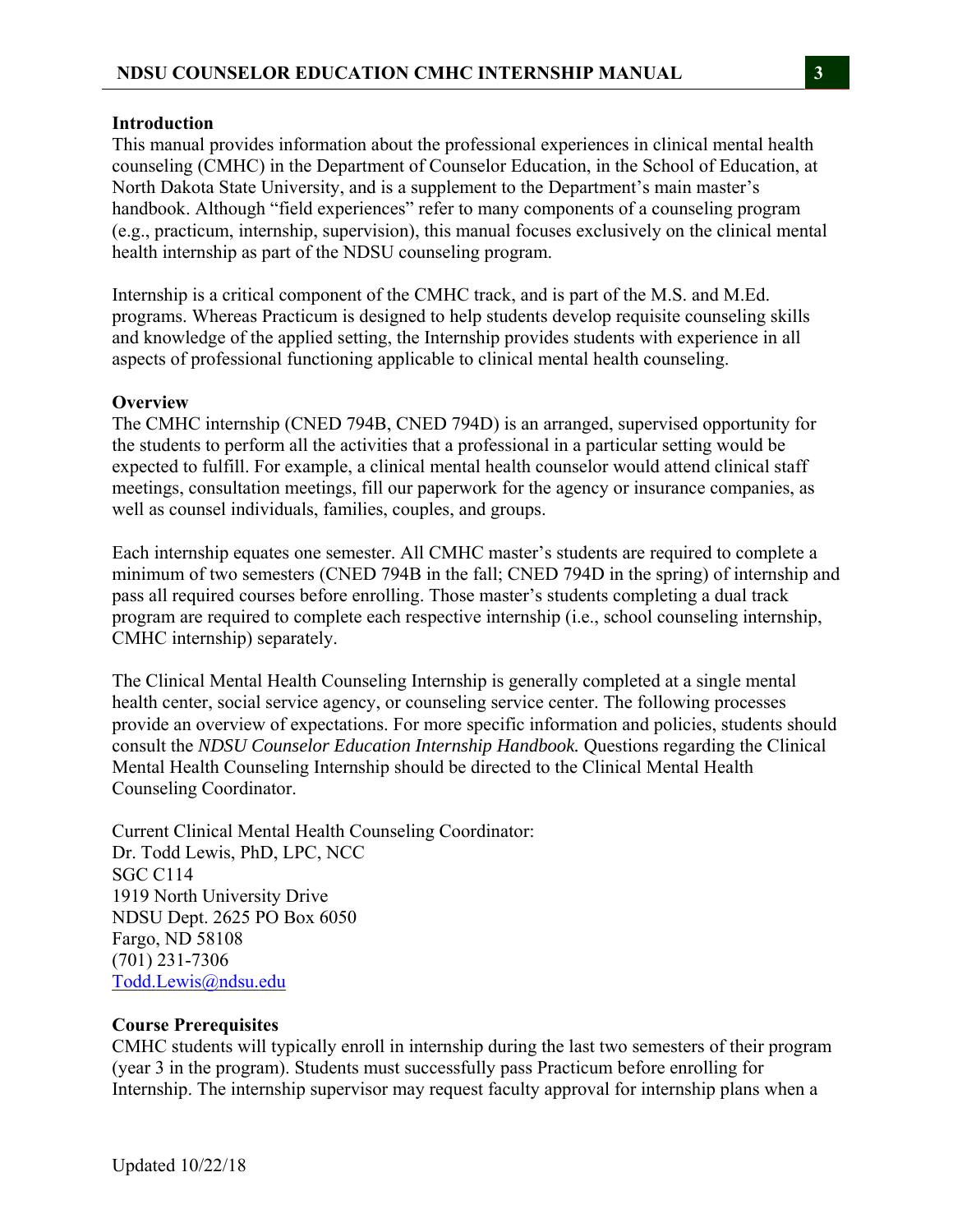student has not completed specific courses that may be viewed as necessary for the internship experience.

# **Mandatory Internship Informational Meeting**

A mandatory internship informational meeting will be held by the internship coordinator late in the fall semester or early in the spring semester before their internship begins the subsequent fall semester. This meeting is required for all students in the CMHC track who are planning on doing their first internship that fall semester. If a student does not attend the informational meeting, she or he will not be able to enroll or register for Internship the following semester.

# **Site Exploration**

Students should begin exploring (e.g., looking through their websites, speaking to their advisors, speaking to other students) possible sites early in the semester before Internship. Sites must honor confidentiality and privacy for individual and group counseling. This initial exploration will help students complete the internship application; however, no sites are to be contacted until they are approved.

# **Internship Application**

Students must submit an application to the CMHC coordinator by April 1<sup>st</sup> to enroll in fall Internship. (The *Master's Internship Application* can be found in the appendix; students can turn this in anytime during the spring semester before Internship, but no later than April 1<sup>st</sup>). Failure to do so will delay one's approval for Internship. Students will *not* need to complete a second application if they are continuing at the same site. However, if an additional site is added, or students switch sites during Internship, a new application must be submitted and approved. Counselor Education faculty members reserve the right to delay Internship enrollment for reasons other than academic concerns.

On the application form, the student will list up to 3 possible internship sites that are appropriate. An appropriate site location is one where the student can become familiar with a variety of professional activities, including direct and indirect service work, and technological resources. It provides the opportunity for the students to gain supervised experience in the use of a variety of professional resources such as assessment instruments, computers, print and non-print media, forms of paperwork and documentation, and professional literature and research. Appropriate sites also have a supervisor available who has achieved the degree level being sought by the intern and who possesses appropriate licenses, and has a minimum of two years of pertinent professional experience. An appropriate site is also one dedicated to helping those struggling with mental and emotional problems, consistent with the Clinical Mental Health Counseling Track.

# **Internship Approval**

Once the faculty advisor and CMCH coordinator have approved the sites listed on the application, and the faculty have determined the student has successfully completed all prerequisites and indicated his/her progress in the program is deemed as satisfactory, the student will receive an e-mail informing him/her that they can proceed with contacting their sites and scheduling interviews. Internship sites are not to be contacted by the student prior to receiving the approval.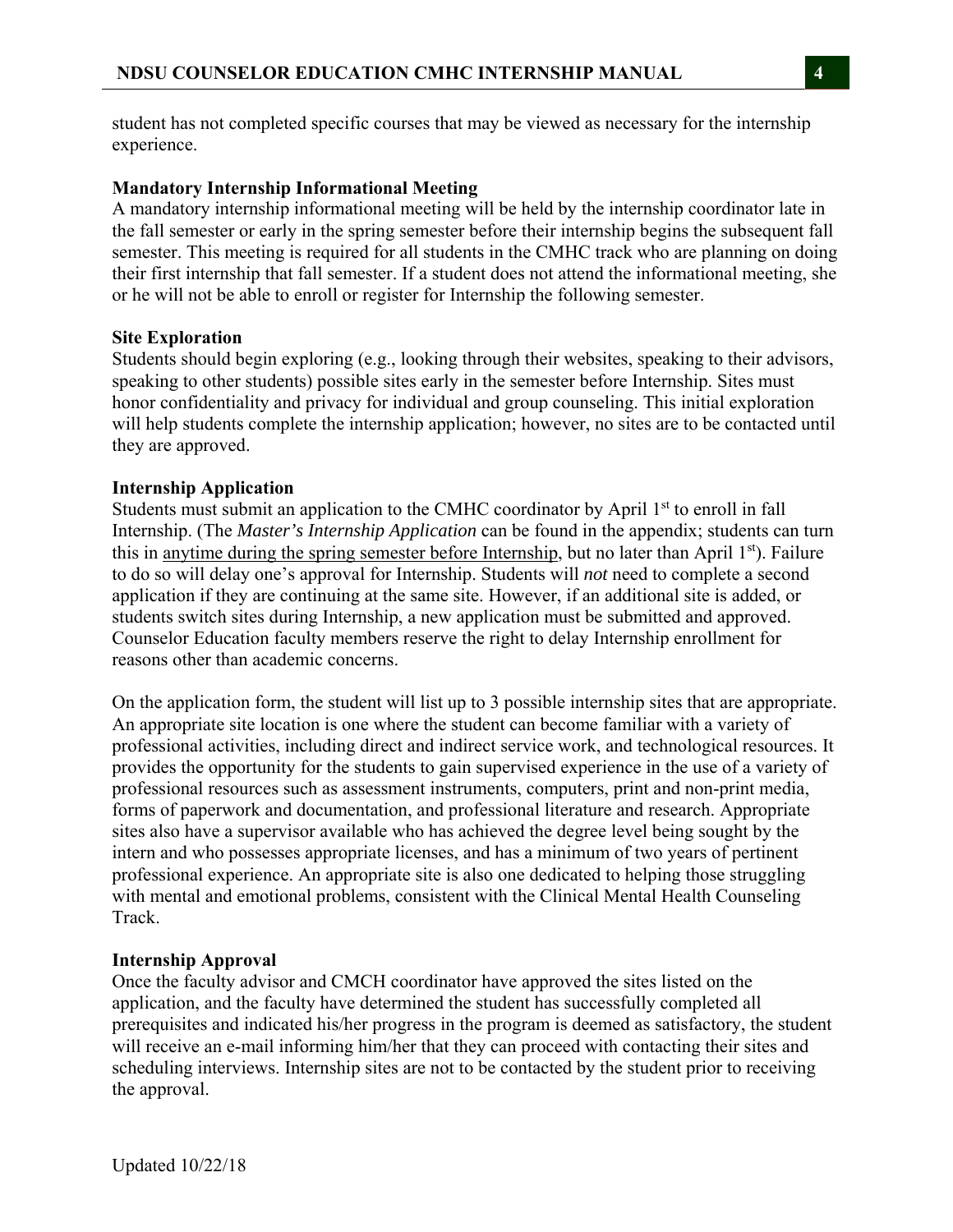# **Site Selection**

Once students have received the approval notice, they may contact potential internship sites and set up interviews.

# **List of Approved Internship Sites**

The CMHC Internship Coordinator has compiled a list of approved internship sites and contact information on an Excel spreadsheet that can be provided upon request. Please note that the spreadsheet is a work on progress and that not all approved sites have been listed; it is being consistently updated. A goal of the CMHC Internship Coordinator is to eventually place this on the CNED website for students to access online.

# **New Internship Sites Approval**

Sometimes students are interested in an internship site that is not currently in the internship database or has not been previously approved by the Counselor Education faculty. It is possible to get a new internship site approved. The steps to gain approval of a new internship site (or site that is not in the internship database) include:

- 1. Inquire about the possibility of the site with the CMHC coordinator. Sometimes there are reasons unbeknownst to students of why a site is not approved. Thus, before contacting the site, approval to contact the site of a new internship location must be sought from the CMHC coordinator.
- 2. Once approval has been received from the CMHC coordinator, the student can contact the possible internship site to inquire if they accept counseling interns. The student should be knowledgeable about the requirements of the CNED department Internship in case the agency asks for type of hours and clients needed for Internship. This contact should be an inquiry if the site is interested in hosting an intern, not an interview for an internship site.
- 3. If the site is interested in the possibility of hosting an intern, the student should provide the site with the Internship handbook and ensure that the site can provide the appropriate supervision, clinical hours, and abide by specific CNED policies.
- 4. The site name should be given (by the student, or via mail or fax) to the CMHC coordinator for final approval. If the student is waiting for site is approval, he or she should contact the CMHC coordinator to check on the status of acceptance of the site. Usually, site approval can be accomplished in a timely manner. Once the site is approved, the student can then place it within the formal application for internship.

# **Site Supervisor Requirements**

Along with selecting a site, students need to find an appropriate supervisor. Site supervisors are expected to meet the following requirements:

- 1. Minimum of a master's degree, preferably in counseling, or a related profession
- 2. Relevant licenses and/or certifications
- 3. Minimum of two years of pertinent professional experience in the specialty area in which the student is enrolled
- 4. Knowledge of the program's expectations, requirements, and evaluation procedures for students
- 5. Relevant training in counseling supervision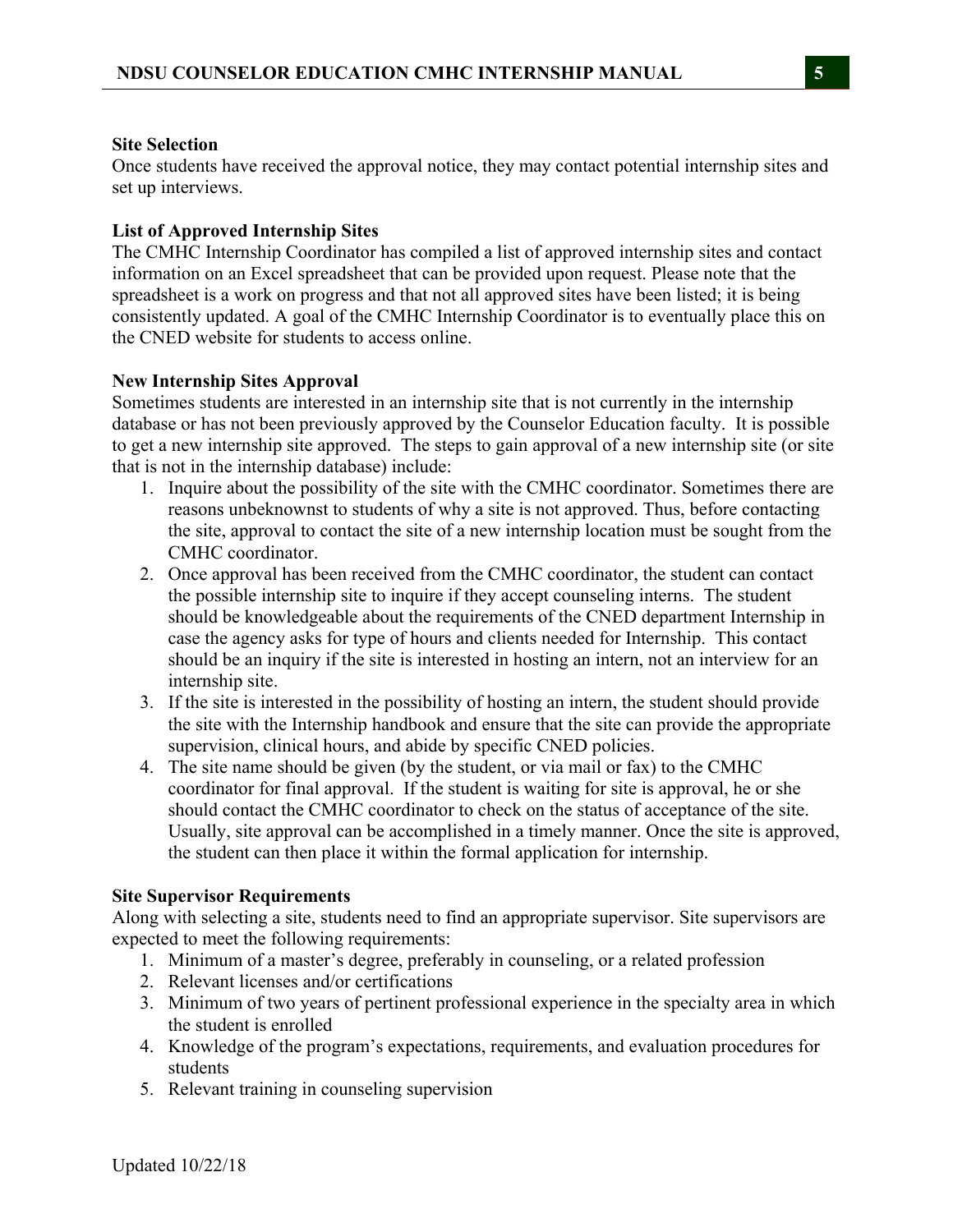# **University Supervisor Requirements**

The Counselor Education program determines who will teach Internship each semester. However, it is important to note that university supervisors must meet the following requirements:

- 1. Relevant experience
- 2. Professional credentials (e.g., NCC)
- 3. Counseling supervision training and experience

# **Supervision Letter of Agreement**

Before supervision begins, a written supervision letter of agreement must be documented and signed. (See the appendix.) This document defines the roles and responsibilities of the university supervisor, site supervisor, and student during Internship.

# **Professional Liability Insurance**

Before students begin and throughout the Internship experience, students must maintain professional liability insurance. A copy of students' professional liability insurance is due on the first day of Internship class.

Liability insurance is available at student rates from the American Counseling Association (ACA). Information about liability insurance and student membership in ACA can be found online at the ACA website: www.counseling.org or at the ACA Insurance Trust website: http://www.acait.com/.

# **Supervision Requirements**

Students must engage in one hour of weekly individual or triadic supervision with the site supervisor and 1.5 hours of weekly group supervision (the Internship class) with the university supervisor. Site supervisors and/or university supervisors may require additional supervision hours.

# **Site Initiation**

Students start their internship on the first day of the semester in which they are enrolled. However, many agencies require interns to participate in orientations and trainings before the start of the fall semester. In these situations, it is appropriate to attend these activities as needed. Please contact the scheduled internship instructor to let him or her know you will be starting some activities early. However, under no circumstances can an intern see clients before the start of the semester (i.e., no direct hours can be earned before the semester begins).

# **Hour Requirements**

Students must complete and document a minimum of 600 hours of supervised experience if they are completing the M.S. and 900 hours of supervised experience if they are completing the M.Ed. Of these hours, 240 must be in direct service to clients, including individual counseling and group work. The hours should be accrued over the course of two semesters. (Thus, students are required to obtain 300 (M.S.)-450 (M.Ed.) total hours and 120 direct hours per semester.)

Sometimes students wish to work between semesters. We generally discourage students from collecting direct or indirect hours, or staying at their internship site during semester breaks. The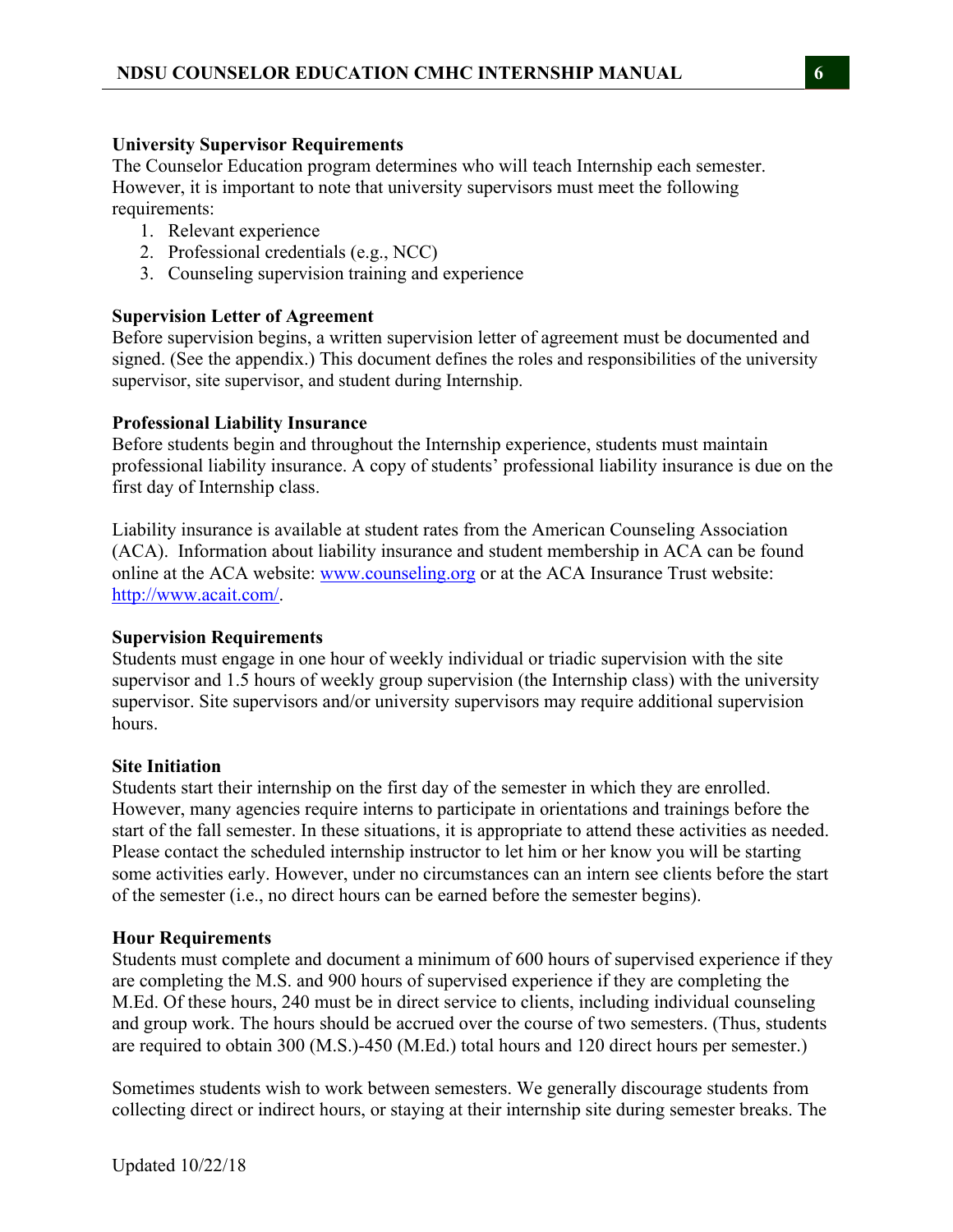reason for this is that students are no longer enrolled in the course during an academic term, and thus are not formally assigned a university supervisor. However, in extenuating circumstances very few exceptions have been made in the past. If this applies to you, please notify the internship instructor as soon as possible before the break; the instructor must approve work at internship sites during semester break, and the intern must generate a supervision plan that outlines anticipated weekly hours and requested oversight of their work. Keep in mind that the internship instructor may not be available for supervision in which case another faculty member could provide oversight. However, there is no guaranteed that any other faculty will be available over break. Please note that it is not guaranteed that faculty would be available to provide the requisite supervision.

Students sometimes get confused about what constitutes a "direct" hour versus an "indirect" hour. Direct service is defined by seeing a client face-to-face in individual, family, or group counseling. For more examples of direct service, please see the following table. If a student has any questions about what services constitute as direct or indirect service, she or he is encouraged to talk to the university supervisor.

All remaining hours are deemed "indirect" hours. The indirect service is generally completed on site at the agency setting and includes activities such as completing case notes and treatment plans, attending clinical and staff meetings, filling out insurance paperwork, and other professional tasks that are typical of counselors at the internship site. Indirect service does *not*  include transportation time to and from the site. Individual supervision from the site supervisor, as well as group supervision time (Internship class) does count toward the indirect clock hours needed for internship.

Students who see clients away from their internship site as part of their internship must receive prior approval from their university supervisor. This includes in-home counseling. It should be noted that regardless of where counseling is taking place, interns are not to transport clients in their vehicles.

|                                              | 1. Individual, couples, family, and group<br>counseling sessions             |
|----------------------------------------------|------------------------------------------------------------------------------|
|                                              | 2. Psychoeducational (only if a therapeutic                                  |
|                                              | component is included) or therapeutic group                                  |
| <b>Examples of Direct Service Activities</b> | 3. Non-scheduled, drop-in clients                                            |
|                                              | 4. Discussion about possible career options with<br>an undergraduate student |
|                                              |                                                                              |
|                                              | 5. Substance abuse counseling                                                |
|                                              | 6. Crisis intervention on a hotline at the                                   |
|                                              | internship site                                                              |
|                                              | 7. Intakes and psychological assessments                                     |
|                                              | 8. Resume-building and career development that                               |
|                                              | includes therapeutic component                                               |
|                                              | 1. Consultation with another professional about a                            |
|                                              | client you are seeing                                                        |
|                                              | 2. Observing a counseling session                                            |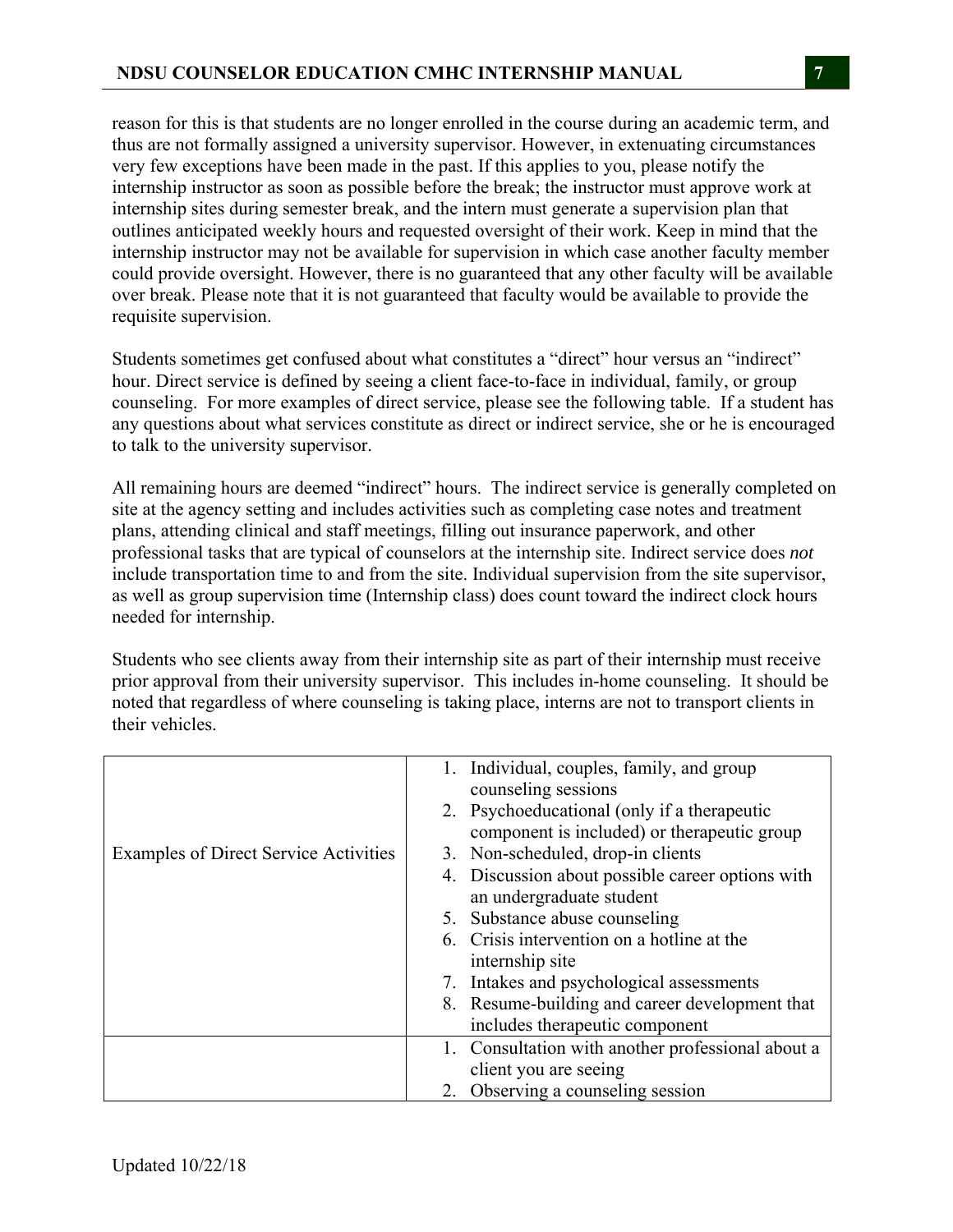| Examples of Indirect Service | 3. Scheduling a counseling session with a parent |
|------------------------------|--------------------------------------------------|
| Activities                   | or client in person or over the phone            |
|                              | 4. Editing a client's resume                     |
|                              | 5. Planning for the next counseling session or   |
|                              | group                                            |
|                              | 6. Writing case notes and treatment plans        |
|                              | 7. Attending staff meetings                      |
|                              | 8. Site and university individual and group      |
|                              | supervision                                      |

# **Logbook of Hours**

Students are also required to keep a logbook of their direct and indirect clock hours. Students may choose to use the form included in this handbook (see the appendix), or they may choose a form of their choice. It is important to obtain site supervisor signatures regularly. Logbooks may be checked periodically, so students should bring them to each Internship class.

# **Live Supervision/Recordings**

As part of CACREP requirements, students must be observed by their site supervisors at least once during the semester. If it is more feasible and desired by the site supervisor, students may record a session for review by the university supervisor. Before doing this, it is critical that students ensure that their sites allow them to record, secure written permission from the client (or parent if the client is a minor) before recording, store recording devices in a locked box, and delete recordings immediately after review. Document permission using the Confidentiality Release Form (see the appendix).

# **Beginning of the Semester Consultation**

Once the students have secured their internship sites and chosen their site supervisor, the university supervisor will contact each site supervisor and ensure that they feel welcome and address any questions/concerns they may have.

# **Midterm Evaluation and Consultation**

At the middle of the semester, students will be evaluated by their site supervisors and may be evaluated by the university supervisor. This formative feedback will inform students of their progress and areas that need to be improved in order to pass Internship. Also during this time, the university supervisor will consult (either by phone or in-person) with the student's site supervisor to gauge the student's progress and determine if any additional remediation or support is needed.

# **Final Evaluation and Consultation**

At the end of the semester, students will be evaluated by their site supervisors and university supervisor. This summative feedback will determine whether or not students pass Internship. Furthermore, the university supervisor will once again consult (either by phone or in-person) with the student's site supervisor to discuss the student's performance.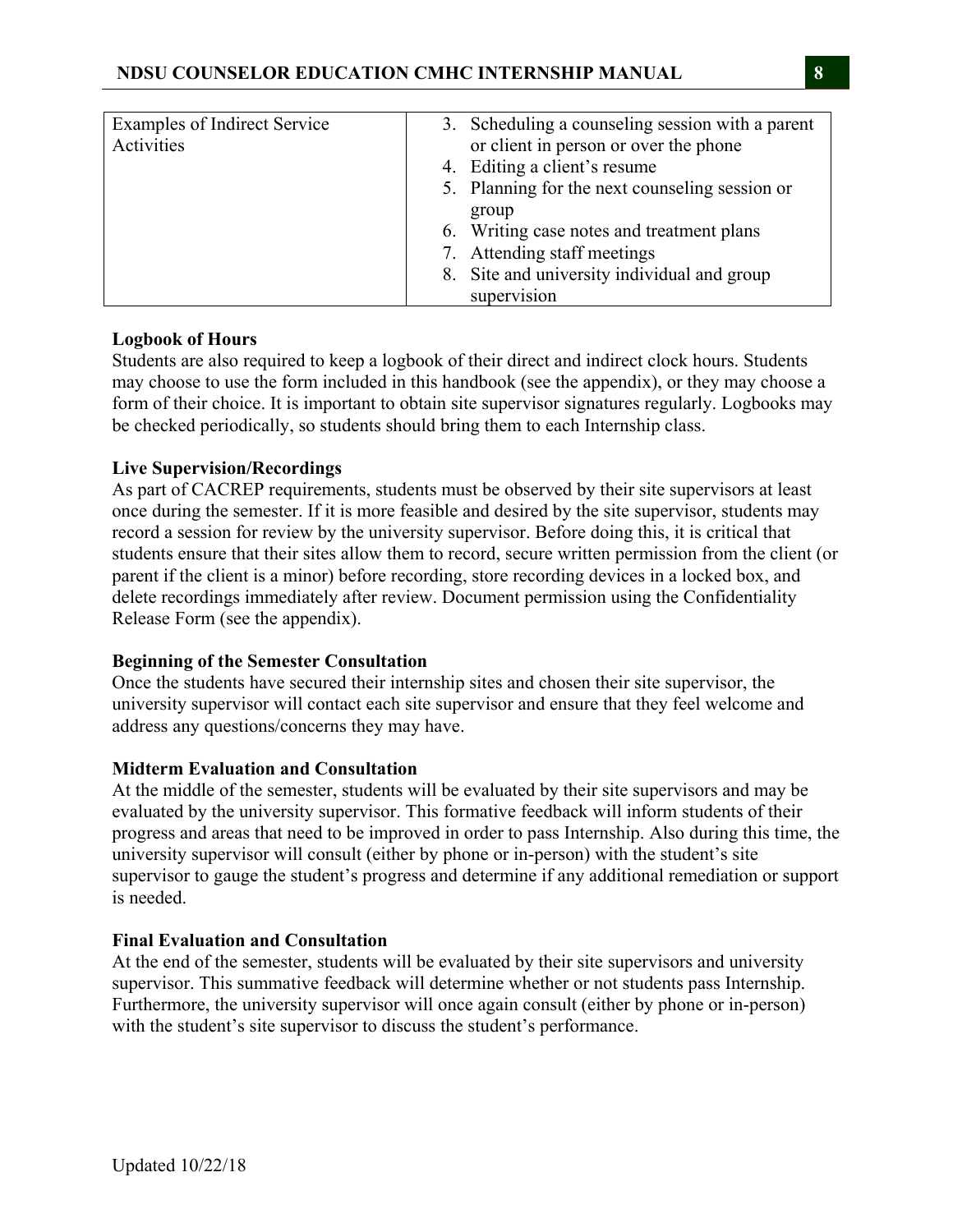## **Professional Dispositions and Performance Standards**

Being an effective counselor requires more than what can be learned in a classroom setting. In addition to meeting the academic standards, students are expected to conduct themselves in an ethical, responsible, and professional manner. They must adhere to the most current American Counseling Association (ACA) Code of Ethics.

As counselor educators, faculty members expect prospective counselors to be emotionally stable and well adjusted (personally and professionally), to maintain effective interpersonal relationships, and to receive and give constructive feedback. Further, students are expected to behave in a manner that demonstrates fitness for a role in the counseling profession. Finally, faculty members expect students to be committed to continued personal growth and professional development and to demonstrate that commitment through self-reflection and responsiveness to supervision in all activities related to their degree program.

For the reasons cited above, the faculty will regularly monitor not only students' academic progress but also those personal characteristics, which will affect their performance as students and as future counselors. The purpose of this professional performance monitoring process is to ensure that all graduates of the North Dakota State University Counselor Education Program possess the personal and professional characteristics that ensure success in the field. Students may be dismissed from the program for substandard academic performance, ethical violations, impairment, and/or characterological issues that impinge upon professional development.

## **Internship Grading**

There are two grades given for internship, "S" (Satisfactory) or "U" (Unsatisfactory). A grade of "S" indicates completion of all site and university requirements at an acceptable level. A grade of "U" will be awarded when site or university requirements have not been accomplished in an acceptable manner. Students in the second semester of internship are expected to demonstrate higher level skills than those in the first semester. No grades are assigned until all paperwork/forms have been completed and submitted. The final grade is determined by the university supervisor.

In addition, a successful grade of "S" cannot be received if the intern does not have at minimum an average of "3" on all evaluative items in each section, and above a "3" on any legal or ethical items on the final evaluation. If these requirements are not met, the student will automatically receive a "U" in Internship. However, receiving an average of "3" on the final evaluation does not guarantee successful completion of Internship. Additional requirements (e.g., written contract) set by the university supervisor, advisor, or CMHC coordinator may need to be completed as well.

### **Student's Evaluation of Site and University Supervision**

Students will be required to complete evaluations on both the site and university supervisors. This information provides us with important knowledge on how we can improve Internship experiences.

# **Paid Internships**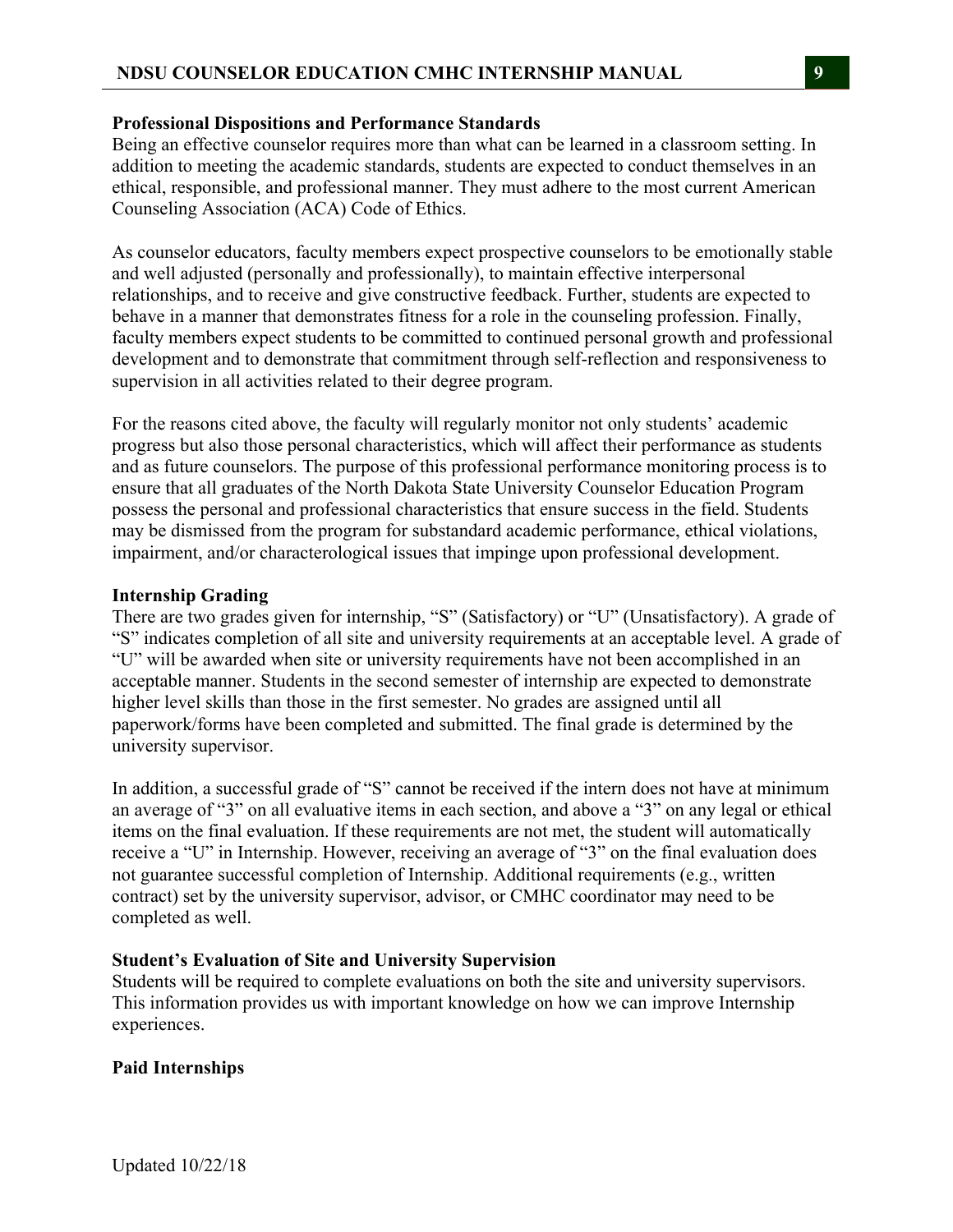Clinical Mental Health students may have a paid internship, although typically few paid experiences have been available. There are several important restrictions regarding paid internships.

- Students may not use current paid employment as their internship experience.
- The internship experience should be different from previous or current paid (or unpaid) work experience.

During paid internship, the student must remain enrolled in the internship course.

# **Licensure**

If students are interested in becoming an LAPC in North Dakota, they are encouraged to read through the licensure application on the North Dakota Board of Counselor Examiner's website and complete all required forms. Contact the licensure board with any questions you may have. Stay in touch with faculty who may need to confirm coursework, sign forms, or write a letter of reference. Please see this manual for more information on this process. It is encouraged that students (a) apply for licensure immediately upon graduation, and (b) turn the required forms in well before the required due date.

## **Site Supervisor Professional Development**

In accordance with CACREP standards, counselor education members (usually the CMHC coordinator) will provide orientation, consultation, and professional development opportunities for site supervisors. Students are not required to attend these meetings.

# **"Cheat Sheet" of Important Forms, Activities, and Due Dates**

| <b>BEFORE INTERNSHIP EXPEREINCE</b>                                            |                                                                                  |                                                           |                                                                                                                                                                                                    |  |  |  |  |
|--------------------------------------------------------------------------------|----------------------------------------------------------------------------------|-----------------------------------------------------------|----------------------------------------------------------------------------------------------------------------------------------------------------------------------------------------------------|--|--|--|--|
| <b>Activity</b>                                                                | <b>Due Date</b>                                                                  | <b>Person Responsible</b>                                 | <b>Notes</b>                                                                                                                                                                                       |  |  |  |  |
| Mandatory Internship<br>informational meeting for<br>those starting Internship | Late fall or early spring<br>semester. Announcement<br>will be sent over e-mail. | Students who will enroll<br>in CNED 794B Fall<br>semester | Mandatory meeting is not<br>required for those<br>enrolled in CNED 794D.                                                                                                                           |  |  |  |  |
| Internship Application<br>Form                                                 | April 1 (spring semester<br>PRIOR to enrolling in<br>Internship)                 | Students who will enroll<br>in CNED 794B Fall<br>semester | If students remain at the<br>same site for both CNED<br>794B and 794D, only one<br>application form needs to<br>be on file.                                                                        |  |  |  |  |
| Supervision Letter of<br>Agreement                                             | First day of Internship<br>class                                                 | CNED 794B students                                        | If students remain at the<br>same site for both CNED<br>794B and 794D, only one<br>Letter of Agreement<br>needs to be on file.                                                                     |  |  |  |  |
| Professional Liability<br>Insurance                                            | First day of Internship<br>class                                                 | CNED 794B students                                        | If students remain in<br>Internship over two<br>consecutive semesters, for<br>only copy of your<br>professional liability<br>insurance needs to be on<br>file. (However, do not let<br>it expire!) |  |  |  |  |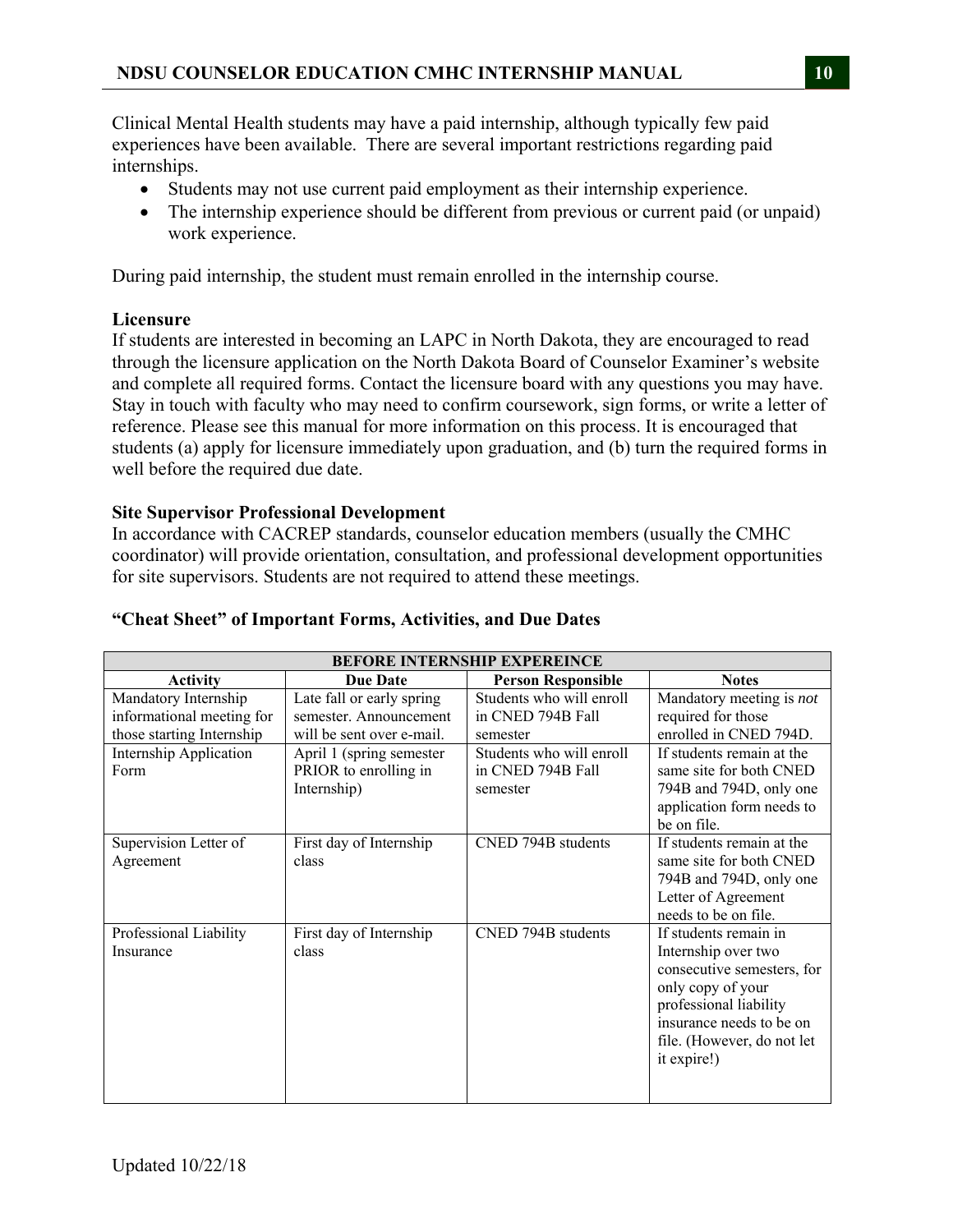| <b>MIDDLE OF INTERNSHIP EXPERIENCE</b>                                                              |                                                          |                                     |                                                                                                                     |  |  |
|-----------------------------------------------------------------------------------------------------|----------------------------------------------------------|-------------------------------------|---------------------------------------------------------------------------------------------------------------------|--|--|
| Activity                                                                                            | <b>Due Date</b>                                          | <b>Person Responsible</b>           | <b>Notes</b>                                                                                                        |  |  |
| Midterm Evaluation by<br>Site Supervisor                                                            | Middle-of-semester<br>(specific date in the<br>syllabus) | Site supervisor                     | Students are responsible<br>for ensuring that the site<br>supervisor remembers and<br>completes the evaluation.     |  |  |
| Midterm Evaluation by<br>University Supervisor<br>(May not be required<br>depending on supervisor.) | Middle-of-semester<br>(specific date in the<br>syllabus) | University supervisor               |                                                                                                                     |  |  |
| Logbook of Hours                                                                                    | End-of-semester (specific<br>date in the syllabus)       | CNED 794B and CNED<br>794D students | This must be up-to-date<br>and signed by site<br>supervisor.                                                        |  |  |
|                                                                                                     |                                                          | <b>END OF INTERNSHIP EXPERIENCE</b> |                                                                                                                     |  |  |
| <b>Activity</b>                                                                                     | <b>Due Date</b>                                          | <b>Person Responsible</b>           | <b>Notes</b>                                                                                                        |  |  |
| Final Evaluation by Site<br>Supervisor                                                              | End-of-semester (specific<br>date in the syllabus)       | Site supervisor                     | Students are responsible<br>for ensuring that the site<br>supervisor remembers and<br>completes the evaluation.     |  |  |
| Final Evaluation by<br>University Supervisor                                                        | End -of-semester (specific<br>date in the syllabus)      | University supervisor               |                                                                                                                     |  |  |
| Student's Evaluation of<br>Site Supervision                                                         | End-of-semester (specific<br>date in the syllabus)       | CNED 794B and CNED<br>794D students | This must be completed<br>after each experience.                                                                    |  |  |
| Student's Evaluation of<br>University Supervision                                                   | End-of-semester (specific<br>date in the syllabus)       | CNED 794B and CNED<br>794D students | This must be completed<br>after each experience.                                                                    |  |  |
| Logbook of Hours                                                                                    | End-of-semester (specific<br>date in the syllabus)       | CNED 794B and CNED<br>794D students | This must be up-to-date<br>and signed by both<br>supervisors.                                                       |  |  |
| Internship Summary<br>Form                                                                          | End-of-semester (specific<br>date in the syllabus)       | CNED 794D students                  | CNED 794B students do<br>not need to complete this<br>requirement until they<br>have fully completed<br>Internship. |  |  |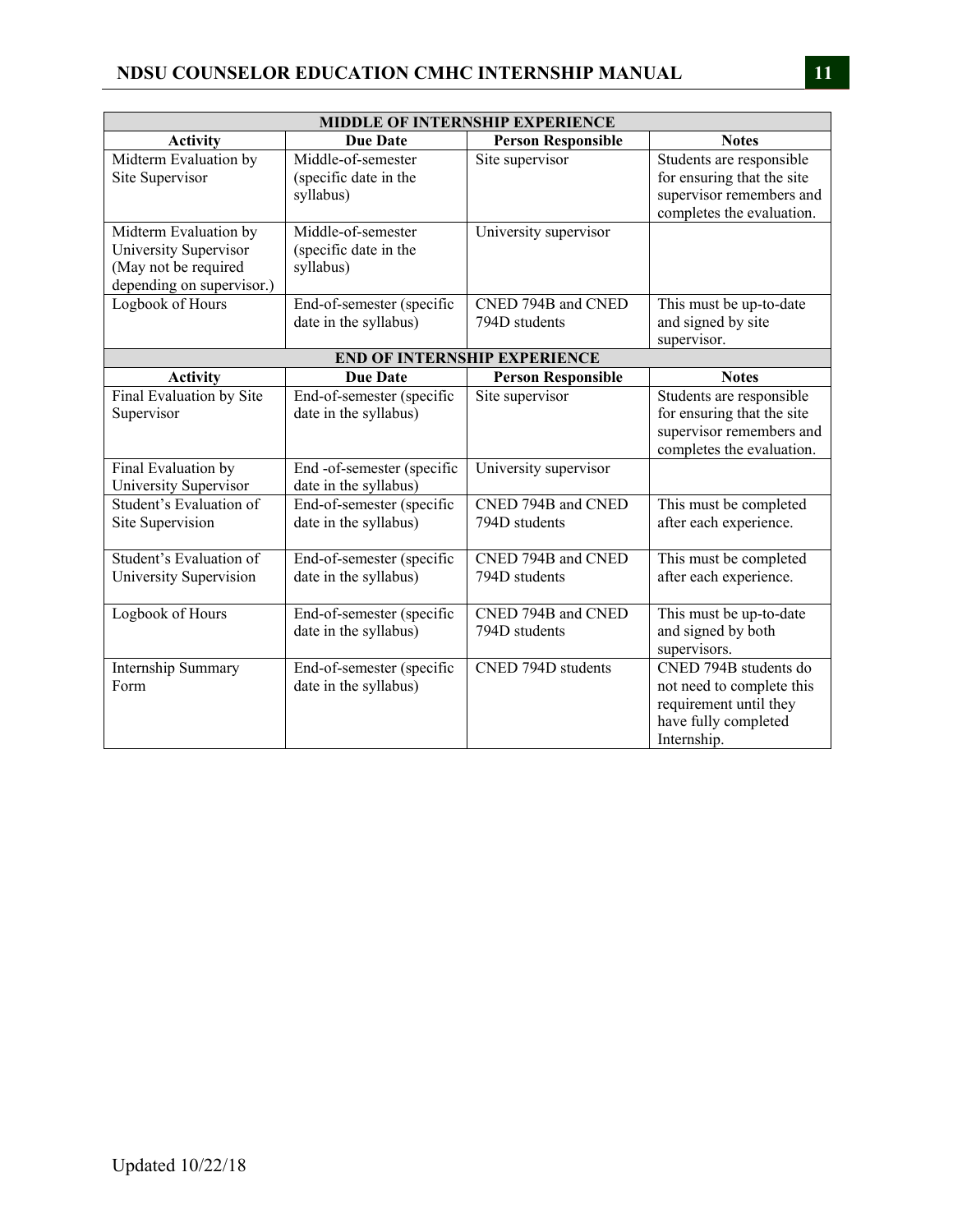# **APPENDIX**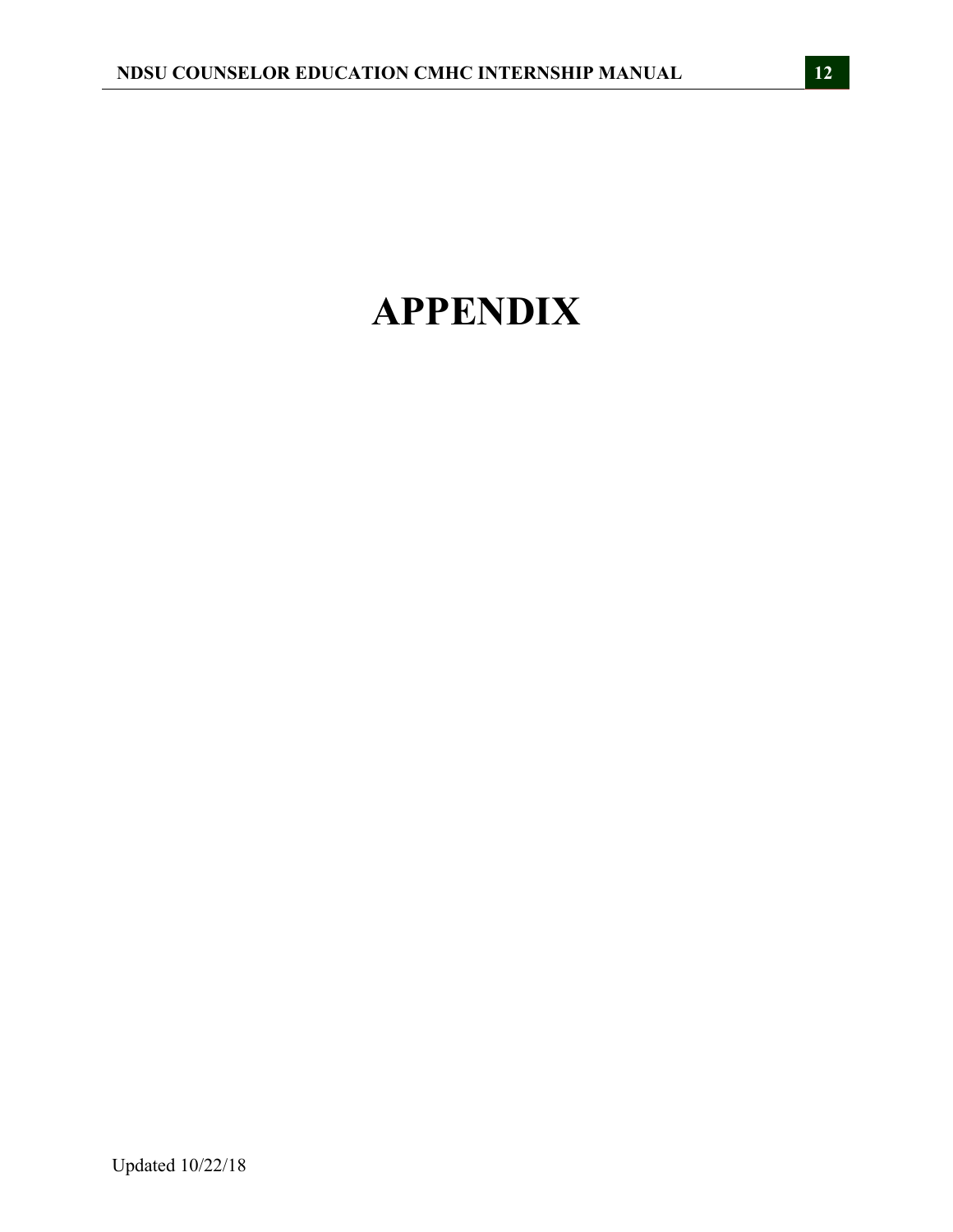# **Master's Internship Application**

This application form must be submitted to the Counselor Education Program Academic Assistant by April 1<sup>st</sup> to enroll in Internship for the following Fall.

|         | Student Name (Please Print):      |                   |      |
|---------|-----------------------------------|-------------------|------|
|         | Start Date (Semester/Year):       |                   |      |
| Circle: | Clinical Mental Health Counseling | School Counseling | Both |

Please complete the following table for each approved site.

|                                            | <b>Internship Site #1</b> |
|--------------------------------------------|---------------------------|
| Site Supervisor                            |                           |
|                                            |                           |
| Address                                    |                           |
| Phone Number                               |                           |
| Approximate Start/End<br>Dates             |                           |
| Expected Number of                         |                           |
| <b>Accrued Hours</b>                       |                           |
|                                            | <b>Internship Site #2</b> |
| Site Supervisor                            |                           |
| Address                                    |                           |
| Phone Number                               |                           |
| Approximate Start/End<br>Dates             |                           |
| Expected Number of<br><b>Accrued Hours</b> |                           |
|                                            | <b>Internship Site #3</b> |
| Site Supervisor                            |                           |
| Address                                    |                           |
| Phone Number                               |                           |
| Approximate Start/End<br>Dates             |                           |
| Expected Number of<br><b>Accrued Hours</b> |                           |

(continued on next page)

Please read carefully, sign, and date.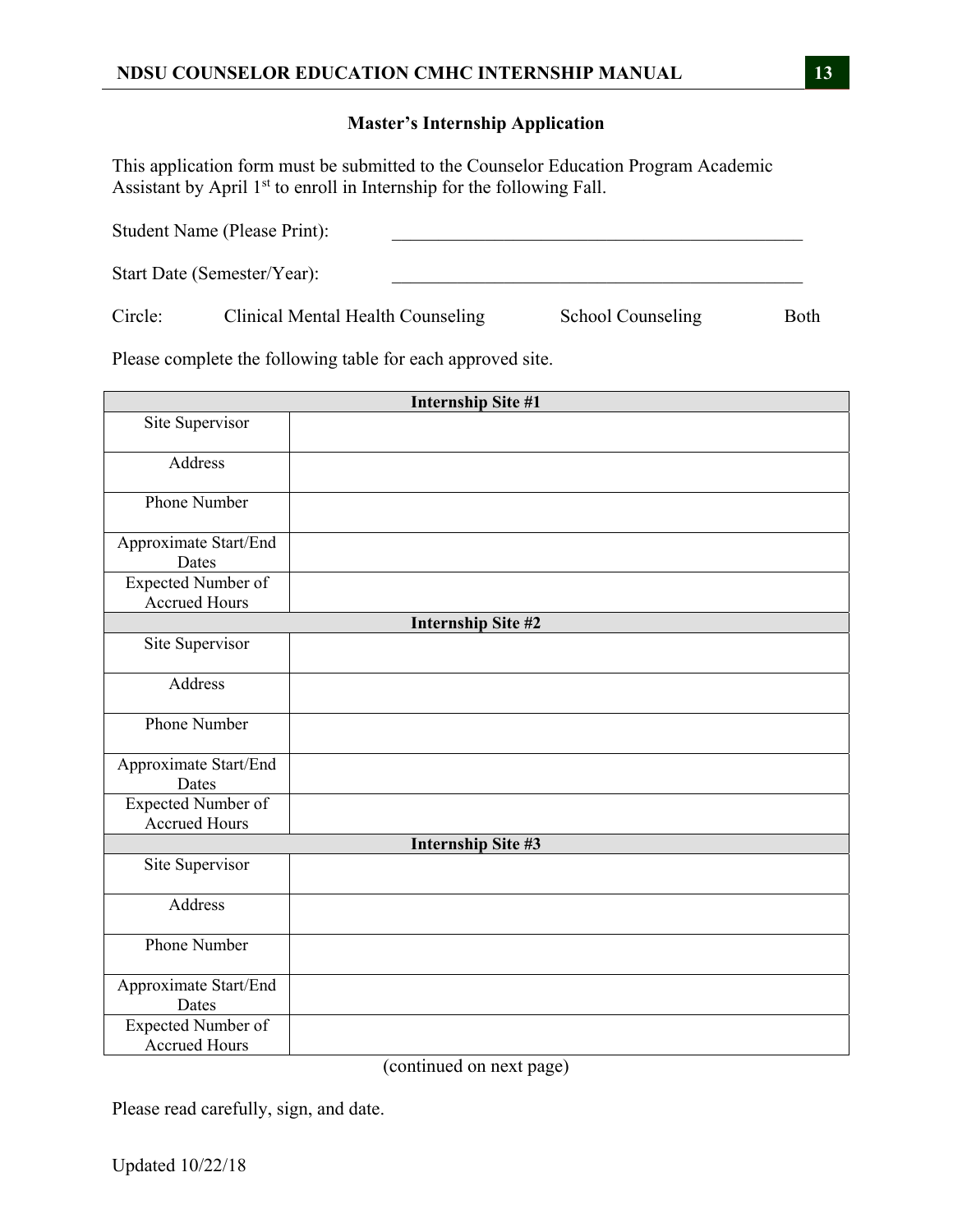I hereby attest that I have successfully completed the coursework and prerequisites for Internship.

I have read and understand the most current *American Counseling Association (ACA) Code of Ethics* and will practice my counseling in accordance with these standards. Any breach of these ethics or other unethical behavior on my part will result in my removal from Internship, a failing grade, and possible expulsion from the program. Documentation of such behavior will become part of my permanent record.

I agree to adhere to the administrative policies, rules, standards, and practices of the internship site.

I understand that in order to enroll in the Internship course, I must provide proof of liability insurance.

I understand that my responsibilities include keeping my internship supervisor informed regarding my internship experiences.

I understand that to receive a passing grade in Internship, I must demonstrate the specified minimal level of counseling skill, knowledge, and competence as well as meet all course requirements outlined by the instructor.

| Student Signature:        | Date: |
|---------------------------|-------|
| <b>Advisor Signature:</b> | Date: |
| Received Date:            |       |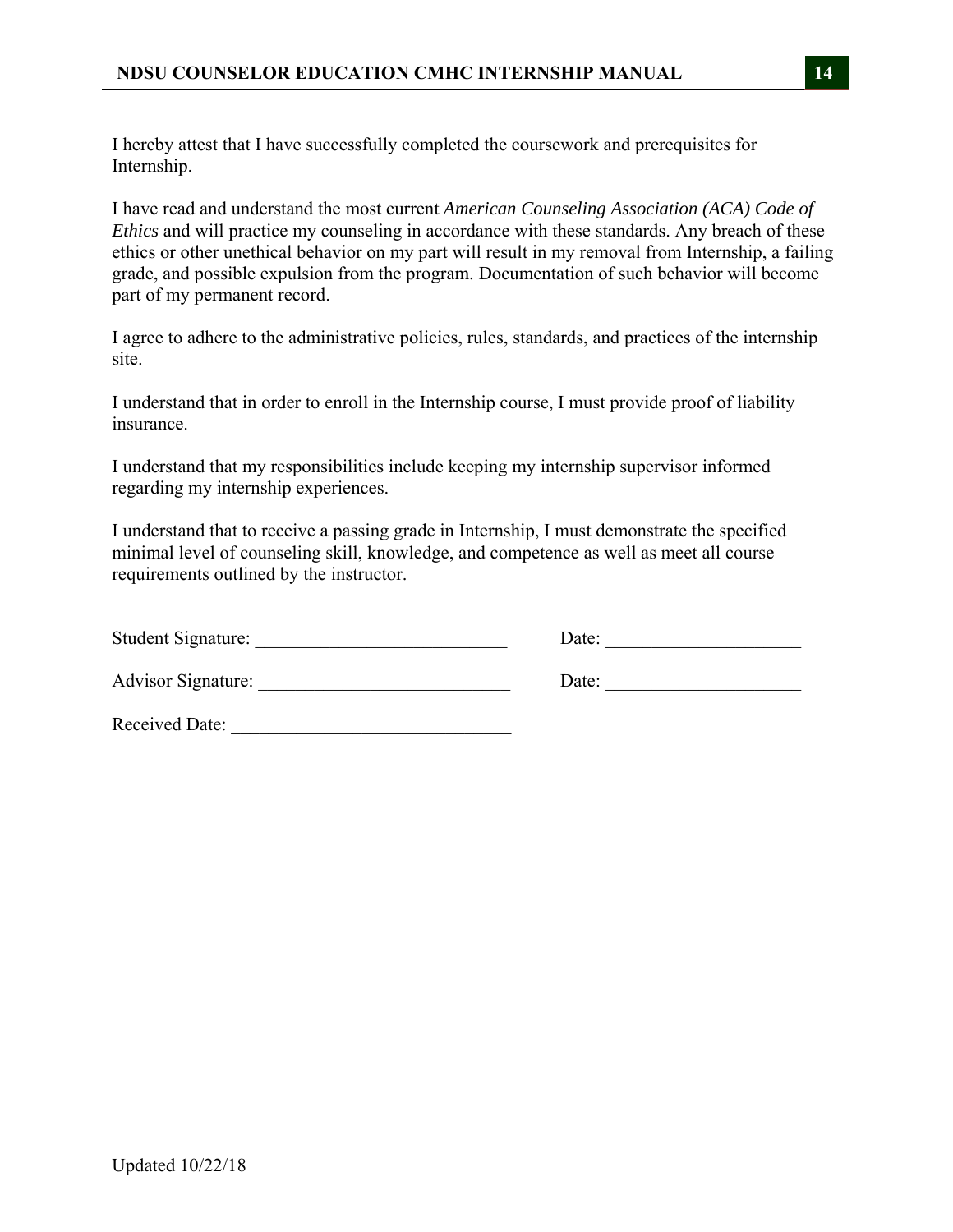# NORTH DAKOTA

# **Supervision Letter of Agreement**

This letter is an expression of professional cooperation between the North Dakota State University's School of Education, Counselor Education Program and your agency.

This process is initiated by our intern interview with your agency. If the intern is acceptable to the agency, the Counselor Education Program will assign the approved intern to the site supervisor identified below, for the dates and number of hours stated.

The intern will be encouraged to assume the responsibilities of a clinical/general counselor at the discretion of the on-site supervisor(s). If the student must work over a university break, she or he has to create a plan for supervision.

The intern understands that he/she must comply with the policies and procedures of the agency. The on-site supervisor agrees to assist and supervise the intern and provide a minimum of one hour of individual supervision per week. Group supervision is also encouraged.

Our faculty supervisor will meet weekly with the intern on campus. Near the middle and end of the academic semester, the university supervisor will send an evaluation form to the site supervisor, or the intern will provide one to the site supervisor. In addition, the university supervisor will be available to discuss intern progress.

In accordance with NDSU policy, we are committed to providing our students with a healthy and supportive environment where everyone can learn and work in a respectful atmosphere free from all forms of discrimination and harassment, including sexual harassment. This commitment extends to all aspects of the learning environment, including classrooms and internship sites. Therefore, as we enter into an agreement with your agency to provide internship placement opportunities for our graduate students, we wish to clarify our expectation that your agency will also support this commitment to a healthy and supportive learning environment for our students.

If the counseling internship experience is not satisfactory for the agency or intern, the agreement may be canceled. If any party wishes to terminate this agreement, 30 days written notice is requested.

This agreement is approved by the following:

| Address:                                                                    |                                |      |
|-----------------------------------------------------------------------------|--------------------------------|------|
|                                                                             |                                |      |
| Agency Director (Print and Sign)<br><u>Agency Director</u> (Print and Sign) |                                | Date |
|                                                                             |                                | Date |
|                                                                             |                                | Date |
| University Supervisor (Print and Sign)                                      |                                | Date |
| Dates contracted for:                                                       | Total Number of hours at site: |      |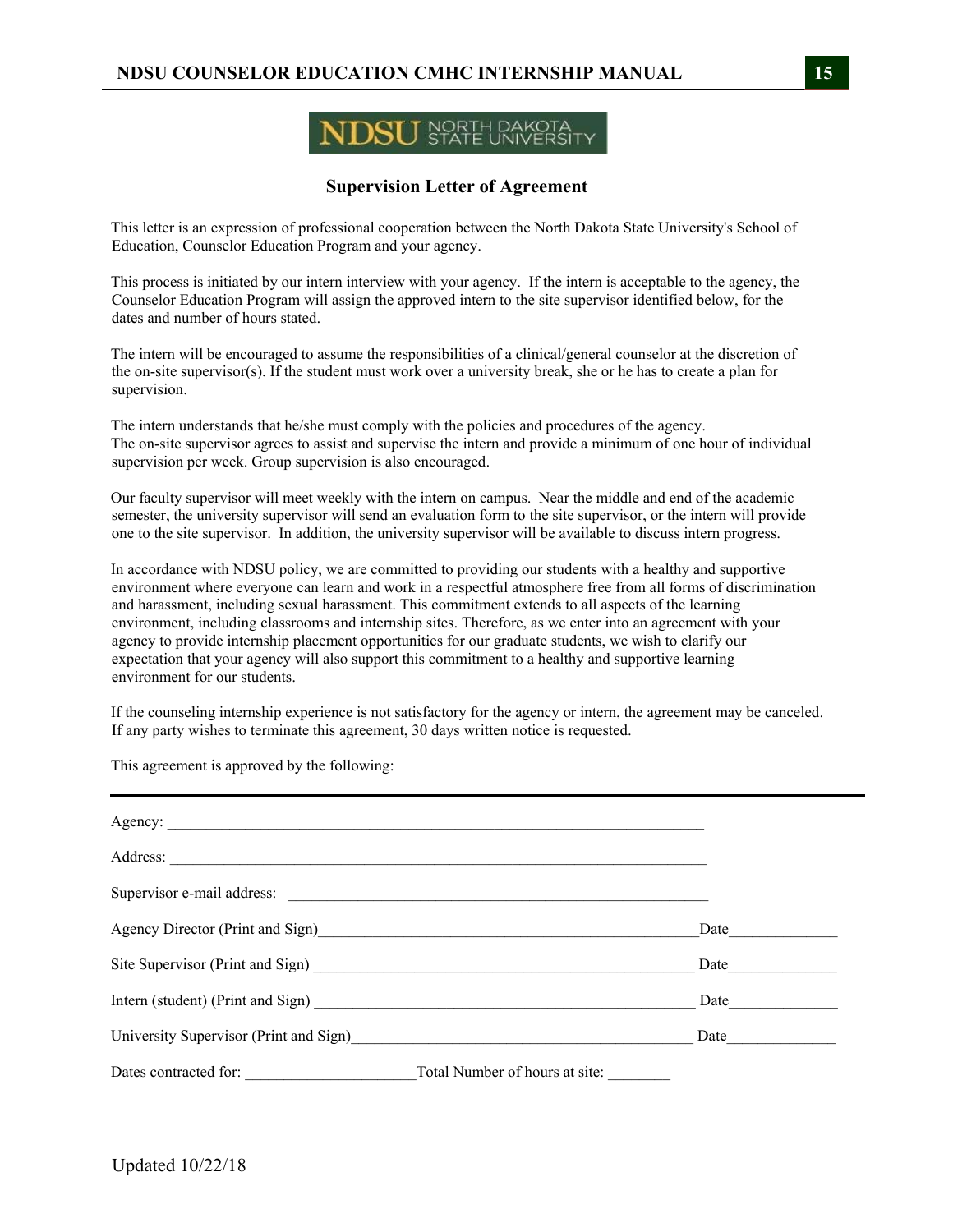#### NORTH DAKOTA<br>STATE UNIVERSITY )SU NI

# **Evaluation by Site Supervisor**

This form is to be filled out at the middle and end of each semester by the site supervisor and submitted to the university supervisor.

| Intern:        | <b>Site Supervisor:</b>                                                                                               |                              |                   |                   |                |                |                |
|----------------|-----------------------------------------------------------------------------------------------------------------------|------------------------------|-------------------|-------------------|----------------|----------------|----------------|
| Date:          | <b>Midterm</b>                                                                                                        |                              |                   |                   | Final          |                |                |
| #              | Item                                                                                                                  | No Opportunity to<br>Observe | Strongly Disagree | Somewhat Disagree | Neutral        | Somewhat Agree | Strongly Agree |
| $\mathbf{1}$   | Intern worked at developing a professional counselor identity                                                         | $\mathbf{0}$                 | $\mathbf{1}$      | $\overline{2}$    | $\overline{3}$ | 4              | 5              |
| $\overline{2}$ | Intern demonstrated acceptance and respect of the supervisor as a<br>person                                           | $\theta$                     | 1                 | $\overline{2}$    | $\overline{3}$ | 4              | 5              |
| $\mathfrak{Z}$ | Intern demonstrated professional relationships with staff members<br>at the internship site                           | $\theta$                     | $\mathbf{1}$      | $\overline{2}$    | $\overline{3}$ | $\overline{4}$ | 5              |
| $\overline{4}$ | Intern met for supervision at established times and for the agreed<br>upon time                                       | $\theta$                     | 1                 | $\overline{2}$    | $\overline{3}$ | 4              | 5              |
| 5              | Intern worked effectively at conceptualizing clients from<br>theoretical model(s)                                     | $\theta$                     | 1                 | $\overline{2}$    | $\overline{3}$ | $\overline{4}$ | 5              |
| 6              | Intern worked effectively at clarifying objectives for counseling<br>sessions                                         | $\theta$                     | 1                 | 2                 | $\mathfrak{Z}$ | 4              | 5 <sup>5</sup> |
| $\overline{7}$ | Intern was effectively involved with organizing relevant case data<br>in planning procedures for working with clients | $\theta$                     | $\mathbf{1}$      | $\overline{2}$    | $\overline{3}$ | $\overline{4}$ | 5              |
| 8              | Intern was effectively involved in generating his/her own solutions<br>to challenges faced with clients               | $\theta$                     | 1                 | 2                 | 3              | 4              | 5 <sup>1</sup> |
| 9              | Intern was receptive to supervisory feedback regarding his/her<br>counseling skills                                   | $\theta$                     | 1                 | $\overline{2}$    | 3              | 4              | 5              |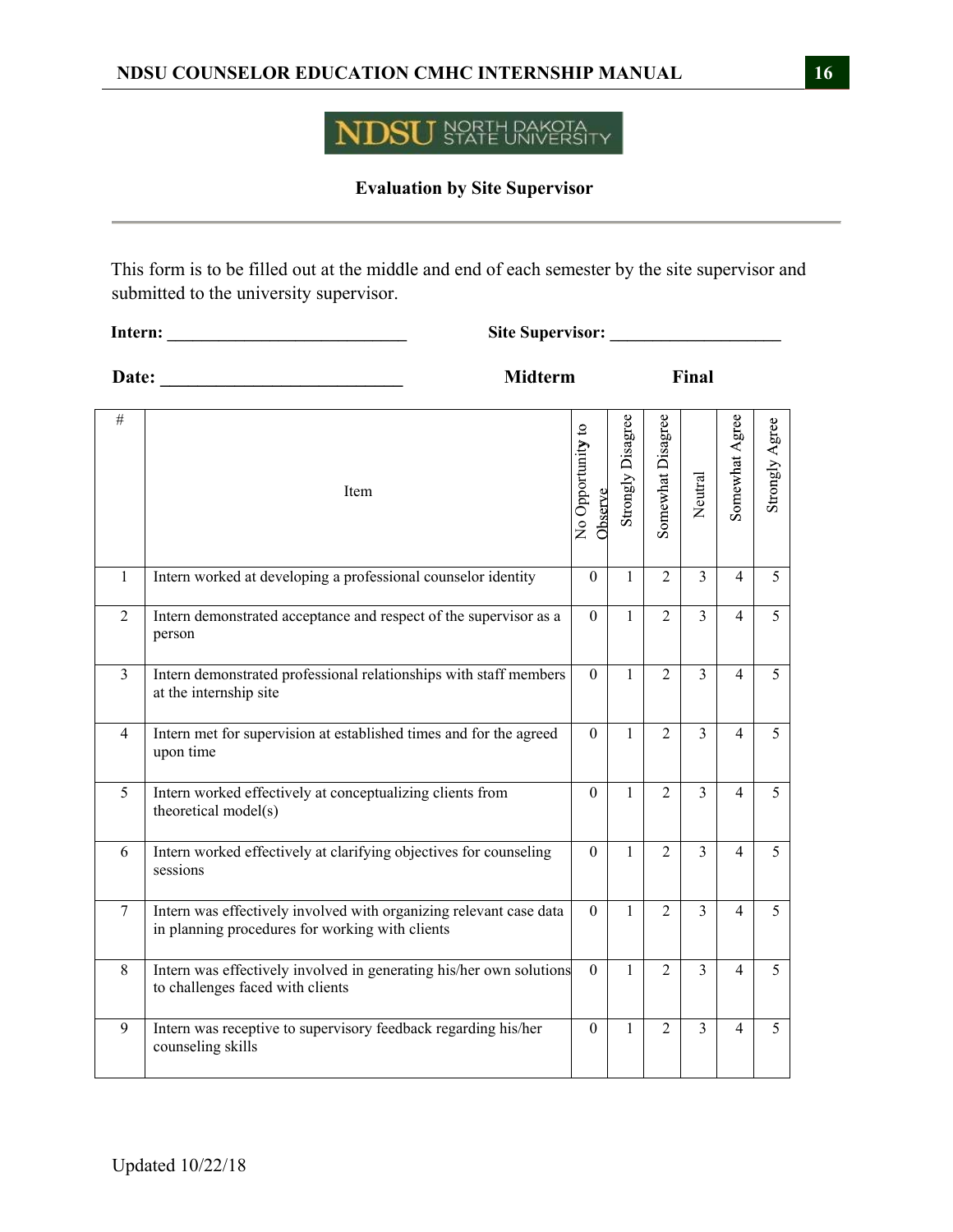| 10 | Intern was receptive to supervisory feedback regarding how<br>his/her personal style influenced clients | $\Omega$ |   |                               | 3 |   |  |
|----|---------------------------------------------------------------------------------------------------------|----------|---|-------------------------------|---|---|--|
| 11 | Intern was aware of and used his/her strengths and abilities during<br>the internship                   | $\Omega$ |   | $\mathfrak{D}_{\mathfrak{p}}$ | 3 | 4 |  |
| 12 | Intern used appraisal instruments constructively in counseling                                          | 0        |   | $\mathfrak{D}$                | 3 |   |  |
| 13 | Intern was receptive to supervisory feedback regarding his/her<br>report writing                        | $\Omega$ |   | $\mathfrak{D}$                | 3 |   |  |
| 14 | Intern was effectively involved in evaluating his/her work with<br>clients                              | $\Omega$ | 1 | $\overline{c}$                | 3 | Δ |  |
| 15 | Intern conducted her/himself ethically and professionally                                               | $\Omega$ |   | $\mathfrak{D}$                | 3 |   |  |

Please feel free to provide additional comments on the student's work during this internship.

| Student Signature:               | Date: |
|----------------------------------|-------|
| Site Supervisor Signature:       | Date: |
| University Supervisor Signature: | Date: |

Updated 10/22/18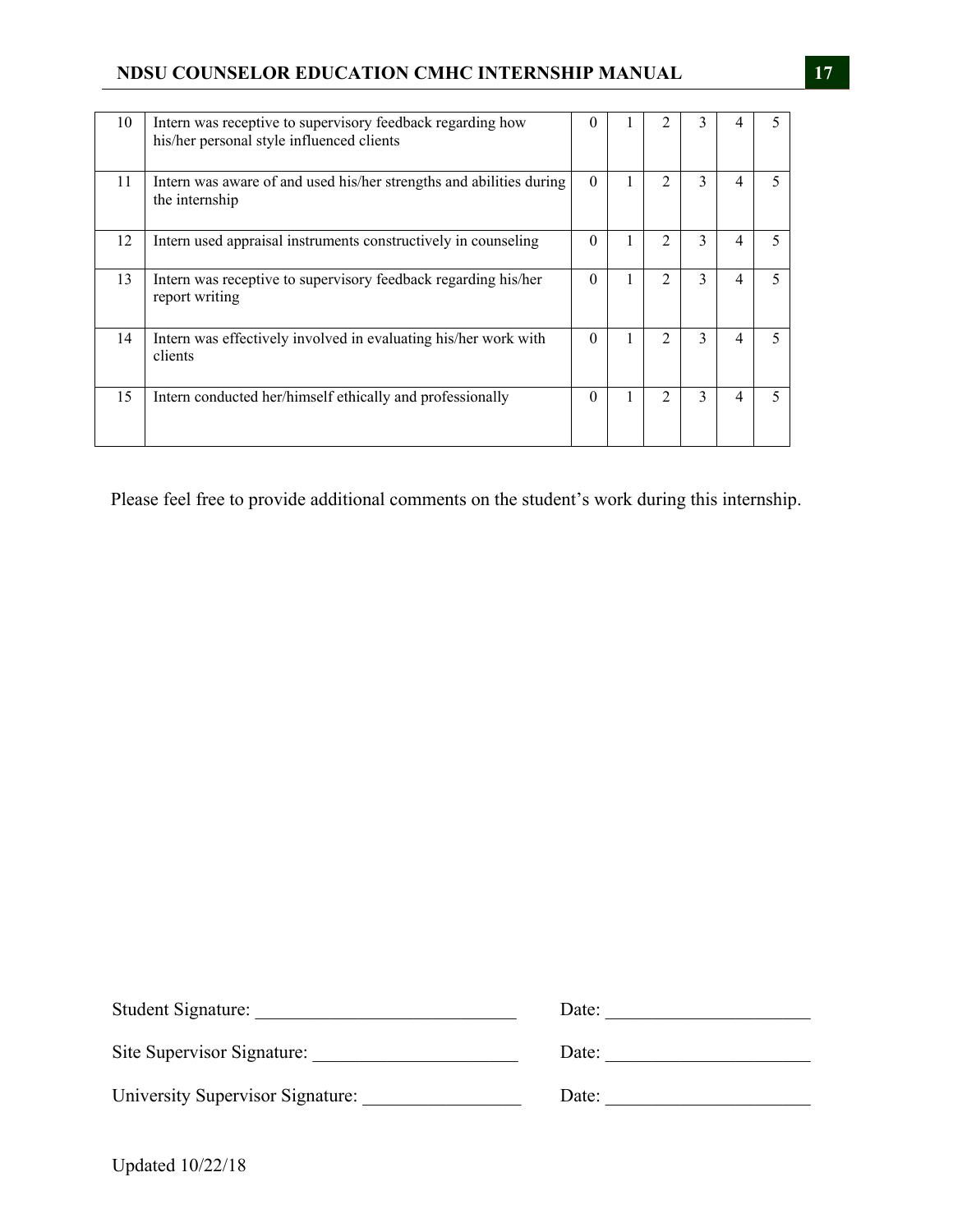#### NORTH DAKOTA<br>STATE UNIVERSITY **NDSU**

# **Evaluation by University Supervisor**

This form is to be filled out at the middle and end of each semester by the university supervisor.

| <b>University Supervisor:</b><br>Intern: |                                                                                                                        |                              |                   |                   |                |                          |                   |
|------------------------------------------|------------------------------------------------------------------------------------------------------------------------|------------------------------|-------------------|-------------------|----------------|--------------------------|-------------------|
| Date:                                    | <b>Midterm</b><br>Final                                                                                                |                              |                   |                   |                |                          |                   |
| #                                        | Item                                                                                                                   | No Opportunity to<br>Observe | Strongly Disagree | Somewhat Disagree | Neutral        | Somewhat Agree           | Agree<br>Strongly |
| $\mathbf{1}$                             | Student worked at developing a professional counselor identity                                                         | $\overline{0}$               | $\mathbf{1}$      | $\overline{2}$    | $\overline{3}$ | $\overline{\mathcal{L}}$ | 5                 |
| $\overline{2}$                           | Student demonstrated acceptance and respect of the supervisor as<br>a person                                           | $\theta$                     | $\mathbf{1}$      | $\overline{2}$    | $\overline{3}$ | 4                        | 5                 |
| 3                                        | Student demonstrated professional relationships with peers in<br>group supervision                                     | $\theta$                     | 1                 | $\overline{2}$    | $\overline{3}$ | 4                        | 5                 |
| 4                                        | Student attended and participated in group supervision sessions                                                        | $\theta$                     | 1                 | $\overline{2}$    | $\overline{3}$ | 4                        | 5                 |
| 5                                        | Student worked effectively at conceptualizing clients from<br>theoretical model(s)                                     | $\theta$                     | $\mathbf{1}$      | $\overline{2}$    | $\overline{3}$ | 4                        | 5                 |
| 6                                        | Student worked effectively at clarifying objectives for counseling<br>sessions                                         | $\mathbf{0}$                 | $\mathbf{1}$      | $\overline{2}$    | $\overline{3}$ | $\overline{\mathcal{L}}$ | 5                 |
| $\tau$                                   | Student was effectively involved with organizing relevant case<br>data in planning procedures for working with clients | $\theta$                     | $\mathbf{1}$      | $\overline{2}$    | $\overline{3}$ | 4                        | 5                 |
| 8                                        | Student was effectively involved in generating his/her own<br>solutions to challenges faced with clients               | $\mathbf{0}$                 | $\mathbf{1}$      | 2                 | 3              | 4                        | 5                 |
| 9                                        | Student was receptive to supervisory feedback regarding his/her<br>counseling skills                                   | $\boldsymbol{0}$             | $\mathbf{1}$      | $\overline{2}$    | $\mathfrak{Z}$ | 4                        | 5                 |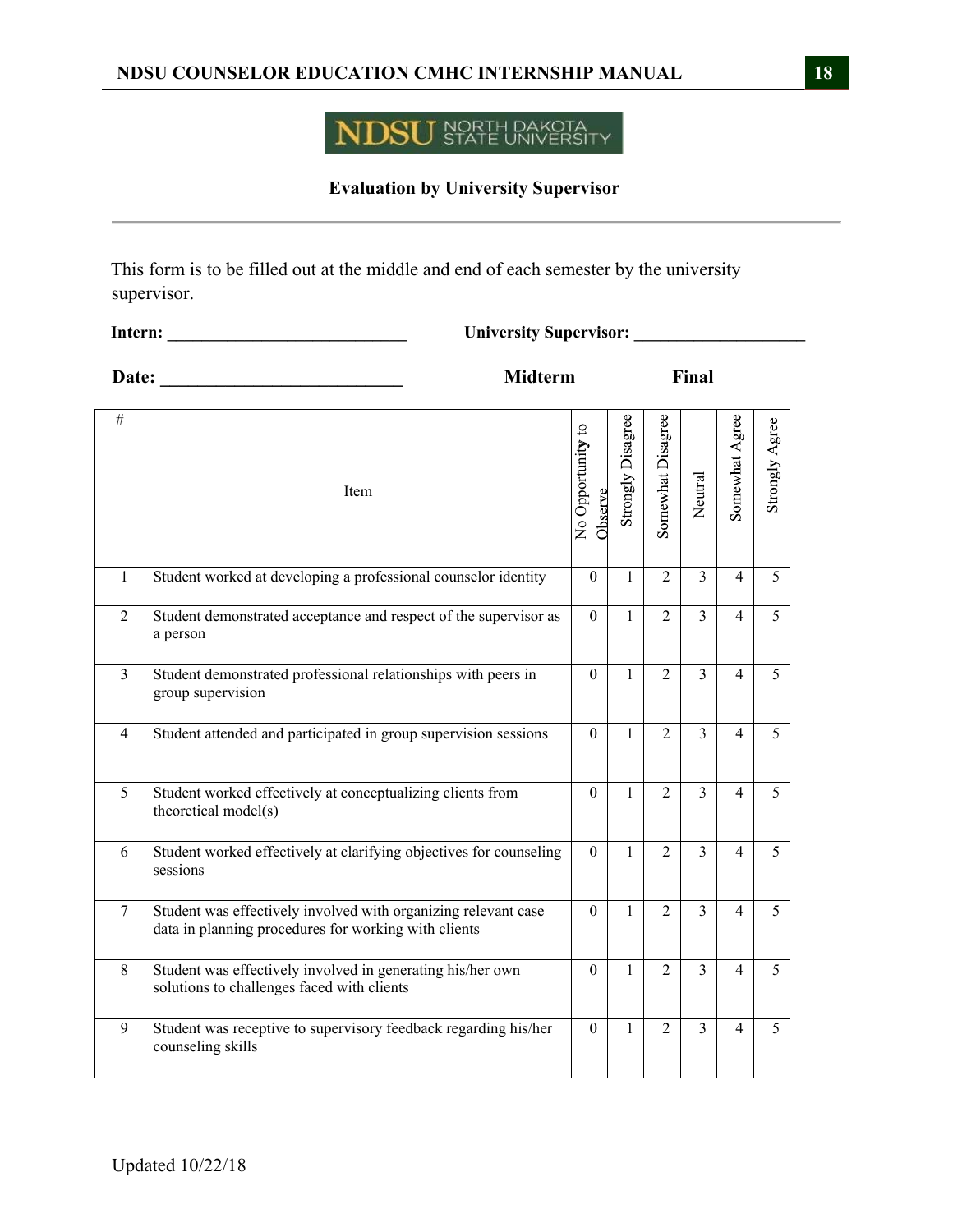| 10 | Student was receptive to supervisory feedback regarding how<br>his/her personal style influenced clients | $\theta$ |   | 2              | 3 |   |  |
|----|----------------------------------------------------------------------------------------------------------|----------|---|----------------|---|---|--|
| 11 | Student was aware of and used his/her strengths and abilities<br>during the internship                   | $\Omega$ |   | $\mathfrak{D}$ | 3 |   |  |
| 12 | Student completed all necessary hours for Internship                                                     | $\theta$ |   | $\mathfrak{D}$ | 3 |   |  |
| 13 | Student completed all necessary forms and assignments for the<br>course in a timely manner               | $\Omega$ |   | $\mathfrak{D}$ | 3 |   |  |
| 14 | Intern was effectively involved in evaluating his/her work with<br>clients                               | $\Omega$ |   |                | 3 |   |  |
| 15 | Student conducted her/himself ethically and professionally                                               | $\Omega$ | 1 | 2              | 3 | 4 |  |

Please feel free to provide additional comments on the student's work during this internship.

| Student Signature:               | Date: |
|----------------------------------|-------|
| Site Supervisor Signature:       | Date: |
| University Supervisor Signature: | Date: |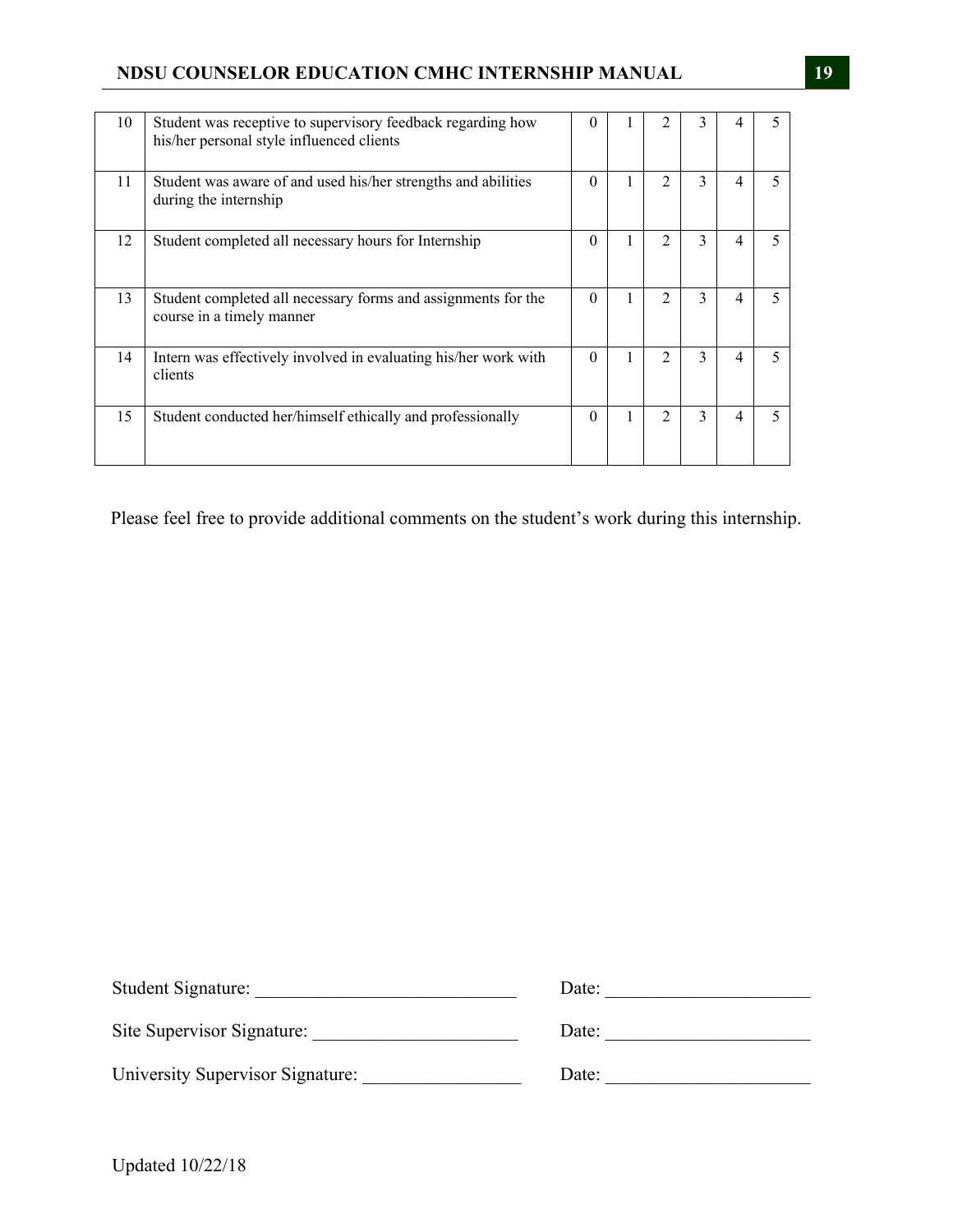Internship Week # \_\_\_\_\_\_



# **Logbook of Hours**

Student's Name \_\_\_\_\_\_\_\_\_\_\_\_\_\_\_\_\_\_\_\_\_\_\_\_\_\_\_\_\_\_\_ Dates Covered\_\_\_\_\_\_\_\_\_\_\_\_\_\_\_\_\_\_

Internship Site

| <b>Date</b> | <b>Direct</b><br><b>Hours</b> | <b>Indirect</b><br><b>Hours</b> | <b>Description of Internship Activities</b> |
|-------------|-------------------------------|---------------------------------|---------------------------------------------|
|             |                               |                                 |                                             |
|             |                               |                                 |                                             |
|             |                               |                                 |                                             |
|             |                               |                                 |                                             |
|             |                               |                                 |                                             |
|             |                               |                                 |                                             |
|             |                               |                                 |                                             |

|                       | <b>Direct Hours</b> | <b>Indirect Hours</b> | <b>Supervision</b><br><b>Hours</b> | <b>Grand Total</b> |
|-----------------------|---------------------|-----------------------|------------------------------------|--------------------|
| <b>Current Hours</b>  |                     |                       |                                    |                    |
| <b>Previous Hours</b> |                     |                       |                                    |                    |
| Accumulated<br>Total  |                     |                       |                                    |                    |

| Student Signature:               | Date: |
|----------------------------------|-------|
| Site Supervisor Signature:       | Date: |
| University Supervisor Signature: | Date: |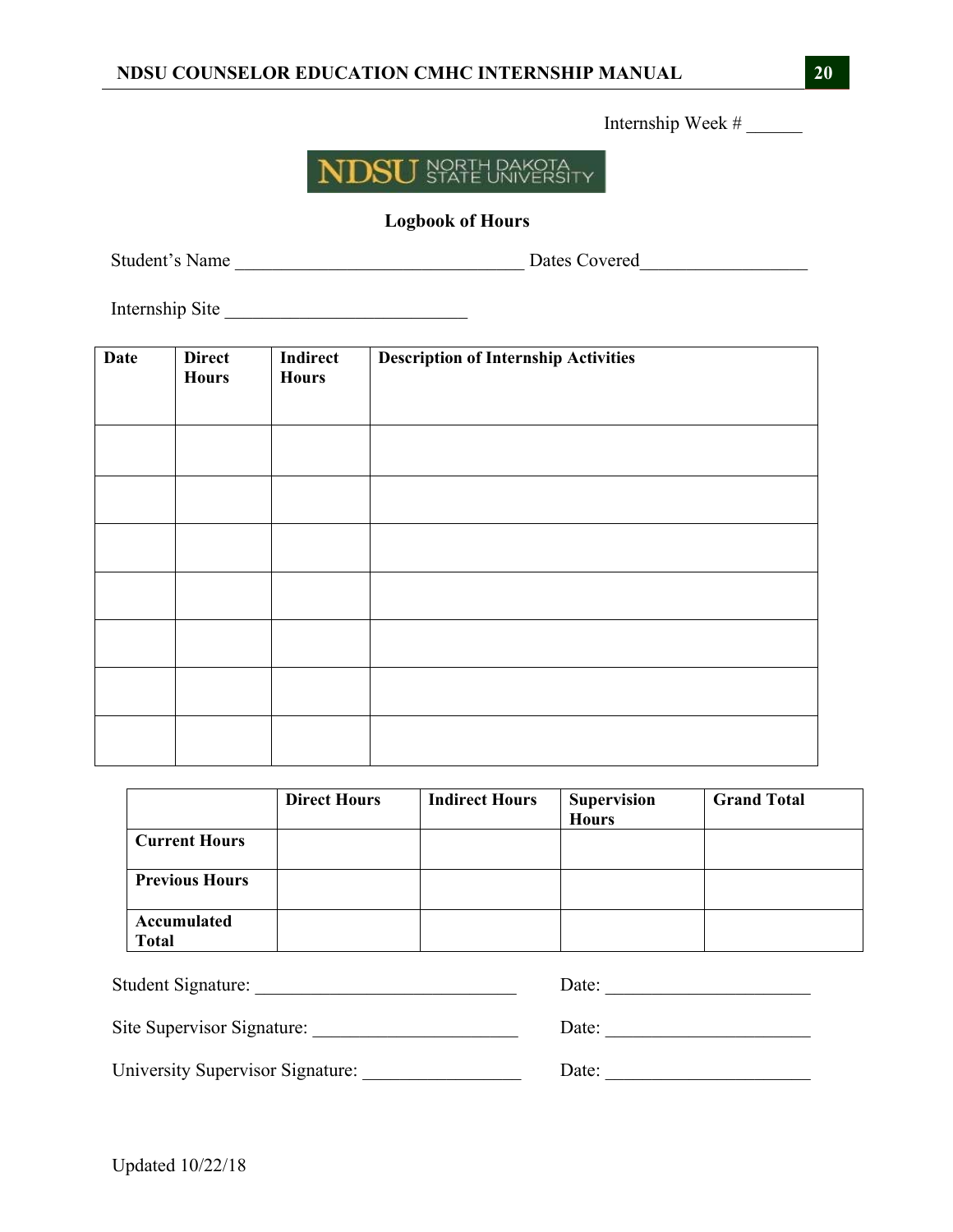#### **Student's Evaluation of Site Supervision**

| <b>Student Name:</b>     |
|--------------------------|
| Name of Internship Site: |
| Site Supervisor:         |
| Semester and Year:       |

The following questions give you an opportunity to evaluate your site supervisor. Circle the number that best represents your evaluation of the supervisor. **On the back** you may make comments or observations of the site, supervisor, or quality of the experience. Please turn this in to your university supervisor.

#### **The Site Supervisor**

|     |                                                                    | <b>POOR</b>  |                | <b>ADEOUATE</b> |                | <b>VERY GOOD</b> |
|-----|--------------------------------------------------------------------|--------------|----------------|-----------------|----------------|------------------|
| 1.  | reliably was available for supervision                             | $\mathbf{1}$ | $\overline{c}$ | 3               | $\overline{4}$ | 5                |
| 2.  | offered his/her suggestions in a professional manner               | $\mathbf{1}$ | $\overline{c}$ | 3               | $\overline{4}$ | 5                |
| 3.  | discussed topical and current counseling issues                    | $\mathbf{1}$ | 2              | 3               | $\overline{4}$ | 5                |
| 4.  | acknowledged my strengths and abilities                            | 1            | $\overline{2}$ | 3               | $\overline{4}$ | 5                |
| 5.  | was reasonable and fair                                            | $\mathbf{1}$ | $\overline{c}$ | 3               | $\overline{4}$ | 5                |
| 6.  | discussed ethical issues relevant to my cases or the site          | $\mathbf{1}$ | $\overline{c}$ | 3               | $\overline{4}$ | 5                |
| 7.  | was respectful toward different approaches                         | $\mathbf{1}$ | $\overline{c}$ | 3               | $\overline{4}$ | 5                |
| 8.  | allowed me to discuss problems about the site or site<br>personnel | 1            | $\mathfrak{2}$ | 3               | $\overline{4}$ | 5                |
| 9.  | suggested different techniques when appropriate                    | $\mathbf{1}$ | $\overline{c}$ | 3               | $\overline{4}$ | 5                |
| 10. | showed sensitivity while critiquing cases                          | $\mathbf{1}$ | $\overline{2}$ | 3               | $\overline{4}$ | 5                |
| 11. | could refer me to other resources when appropriate                 | 1            | $\overline{2}$ | 3               | $\overline{4}$ | 5                |
| 12. | was flexible and adaptive (not dogmatic or rigid)                  | $\mathbf{1}$ | $\overline{c}$ | 3               | $\overline{4}$ | 5                |
| 13. | was knowledgeable of more than one counseling<br>theory            | $\mathbf{1}$ | $\overline{c}$ | 3               | $\overline{4}$ | 5                |
| 14. | was experienced in his/her field                                   | $\mathbf{1}$ | $\overline{c}$ | 3               | $\overline{4}$ | 5                |
| 15. | seemed to be current with the field                                | $\mathbf{1}$ | $\overline{c}$ | 3               | $\overline{4}$ | 5                |
| 16. | was willing to call on others for help                             | $\mathbf{1}$ | $\overline{2}$ | 3               | $\overline{4}$ | 5                |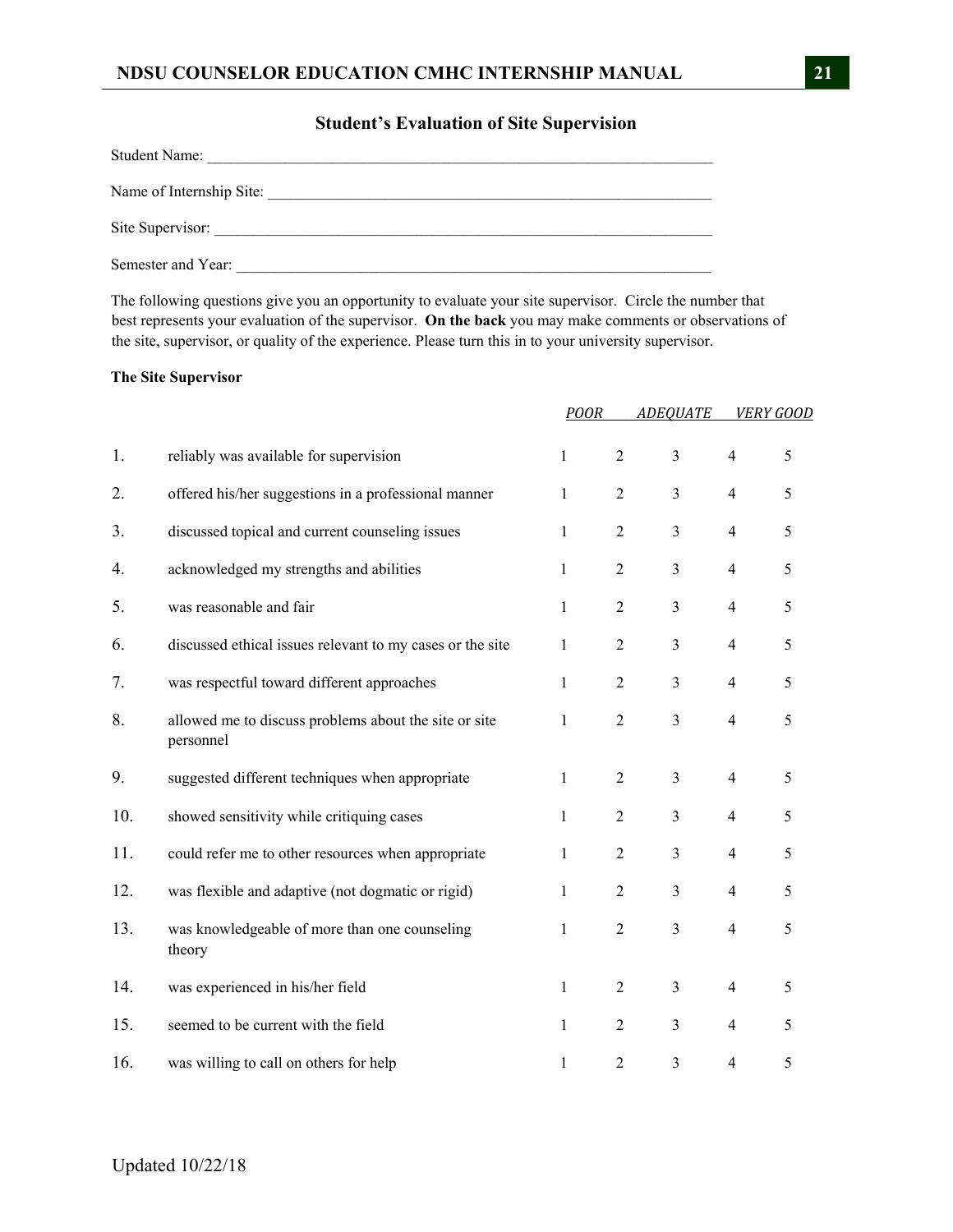### **Student's Evaluation of University Supervision**

Name of NDSU University Internship Supervisor(s) \_\_\_\_\_\_\_\_\_\_\_\_\_\_\_\_\_\_\_\_\_\_\_\_\_\_\_\_\_\_\_\_\_\_\_\_\_\_\_\_\_\_\_\_\_

Semester and Year \_\_\_\_\_\_\_\_\_\_\_\_\_\_\_\_\_\_\_\_\_\_\_\_\_\_\_\_\_\_\_\_\_\_\_\_\_\_\_\_\_\_\_\_\_\_\_\_\_\_\_\_\_\_\_\_\_\_\_\_\_\_\_\_\_\_\_\_\_\_\_

The following questions give you an opportunity to evaluate the faculty-supervised internship. Circle the number which best represents your evaluation of the supervisor(s). **On the back or by mail,** if you prefer, you may make comments or observations of the class, the process, supervisors, etc.

| The Supervisor(s): |                                                                                                            | POOR         |                | <b>ADEQUATE</b> |                | <i>VERY GOOD</i> |  |
|--------------------|------------------------------------------------------------------------------------------------------------|--------------|----------------|-----------------|----------------|------------------|--|
| 1.                 | readily gave me time and opportunity in class.                                                             | 1            | $\overline{2}$ | 3               | $\overline{4}$ | 5                |  |
| 2.                 | offered his/her observations or suggestions in a<br>helpful manner.                                        | $\mathbf{1}$ | $\overline{2}$ | 3               | $\overline{4}$ | 5                |  |
| 3.                 | acknowledged my strengths and abilities.                                                                   | 1            | $\overline{2}$ | 3               | $\overline{4}$ | 5                |  |
| 4.                 | discussed ethical issues relevant to case discussion.                                                      | 1            | $\overline{2}$ | 3               | $\overline{4}$ | 5                |  |
| 5.                 | allowed me the opportunity to discuss problems that<br>may have occurred in my intern setting.             | $\mathbf{1}$ | $\overline{2}$ | 3               | $\overline{4}$ | 5                |  |
| 6.                 | suggested different methods when appropriate.                                                              | 1            | $\overline{2}$ | 3               | $\overline{4}$ | 5                |  |
| 7.                 | discussed relevant issues.                                                                                 | $\mathbf{1}$ | $\overline{2}$ | 3               | $\overline{4}$ | 5                |  |
| 8.                 | showed sensitivity while critiquing cases.                                                                 | 1            | $\overline{2}$ | 3               | $\overline{4}$ | 5                |  |
| 9.                 | offered resource information when appropriate.                                                             | 1            | $\overline{2}$ | 3               | $\overline{4}$ | 5                |  |
|                    | 10. was flexible and adaptive (not dogmatic or rigid).                                                     | 1            | $\overline{2}$ | 3               | $\overline{4}$ | 5                |  |
| 11.                | was capable of offering alternative methods without<br>being excessively critical of me or other students. | 1            | $\overline{2}$ | 3               | $\overline{4}$ | 5                |  |
|                    | 12. encouraged other student counselors to give feedback.                                                  | 1            | 2              | 3               | $\overline{4}$ | 5                |  |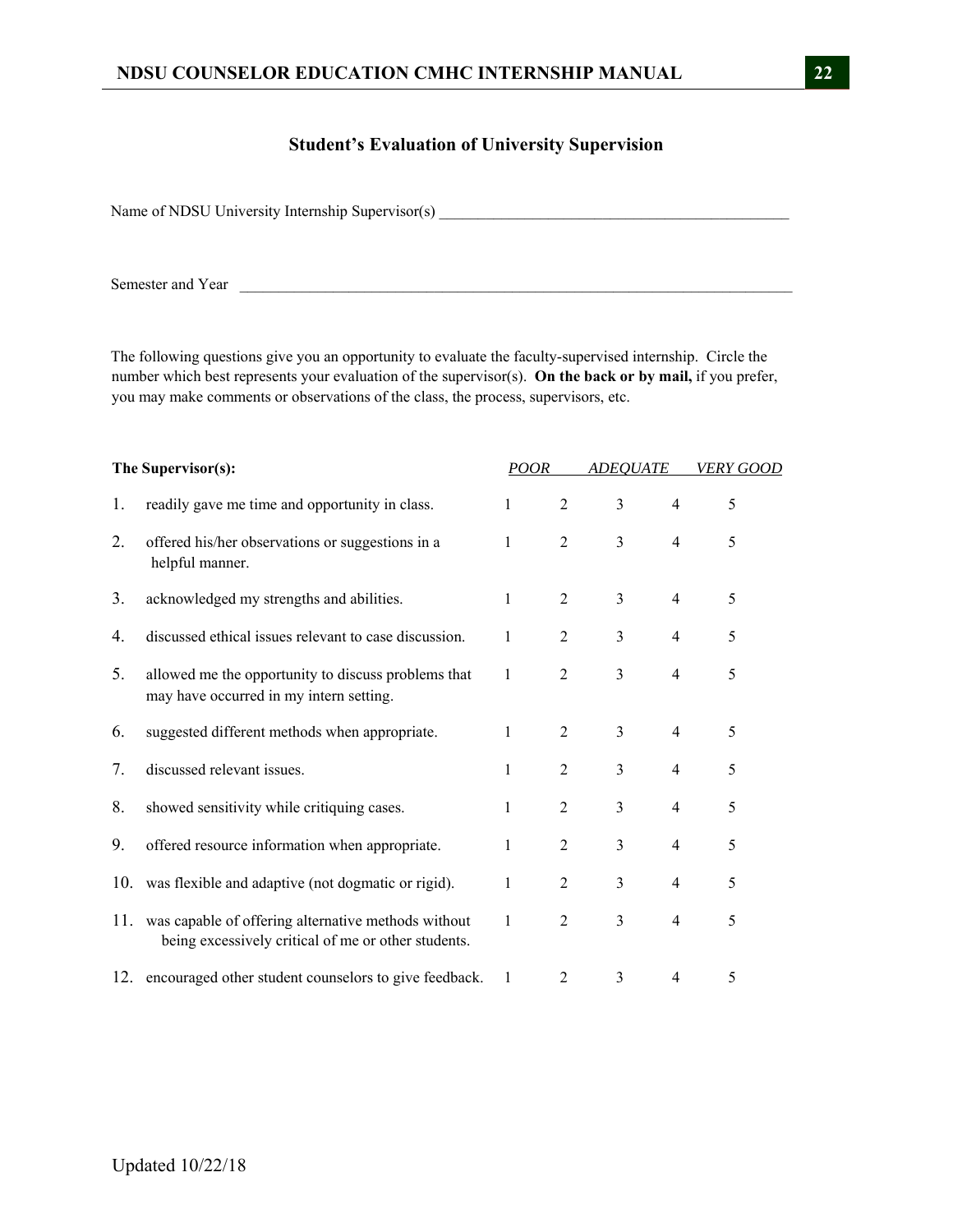# **Internship Summary Form**

**Name: \_\_\_\_\_\_\_\_\_\_\_\_\_\_\_\_\_\_\_\_\_\_\_\_\_\_\_\_\_\_\_\_\_ Semesters: \_\_\_\_\_\_\_\_\_\_\_\_\_\_\_\_\_\_\_\_\_\_\_\_\_\_** 

Please fill out the following table based on your entire Internship experience.

| Total Group Supervision (Class) Hours |  |
|---------------------------------------|--|
| <b>Total Site Supervision Hours</b>   |  |
| <b>Total Indirect Hours</b>           |  |
| <b>Total Direct Hours</b>             |  |
| Total Internship Hours                |  |

| Student Signature:               | Date: |
|----------------------------------|-------|
| Site Supervisor Signature:       | Date: |
| University Supervisor Signature: | Date: |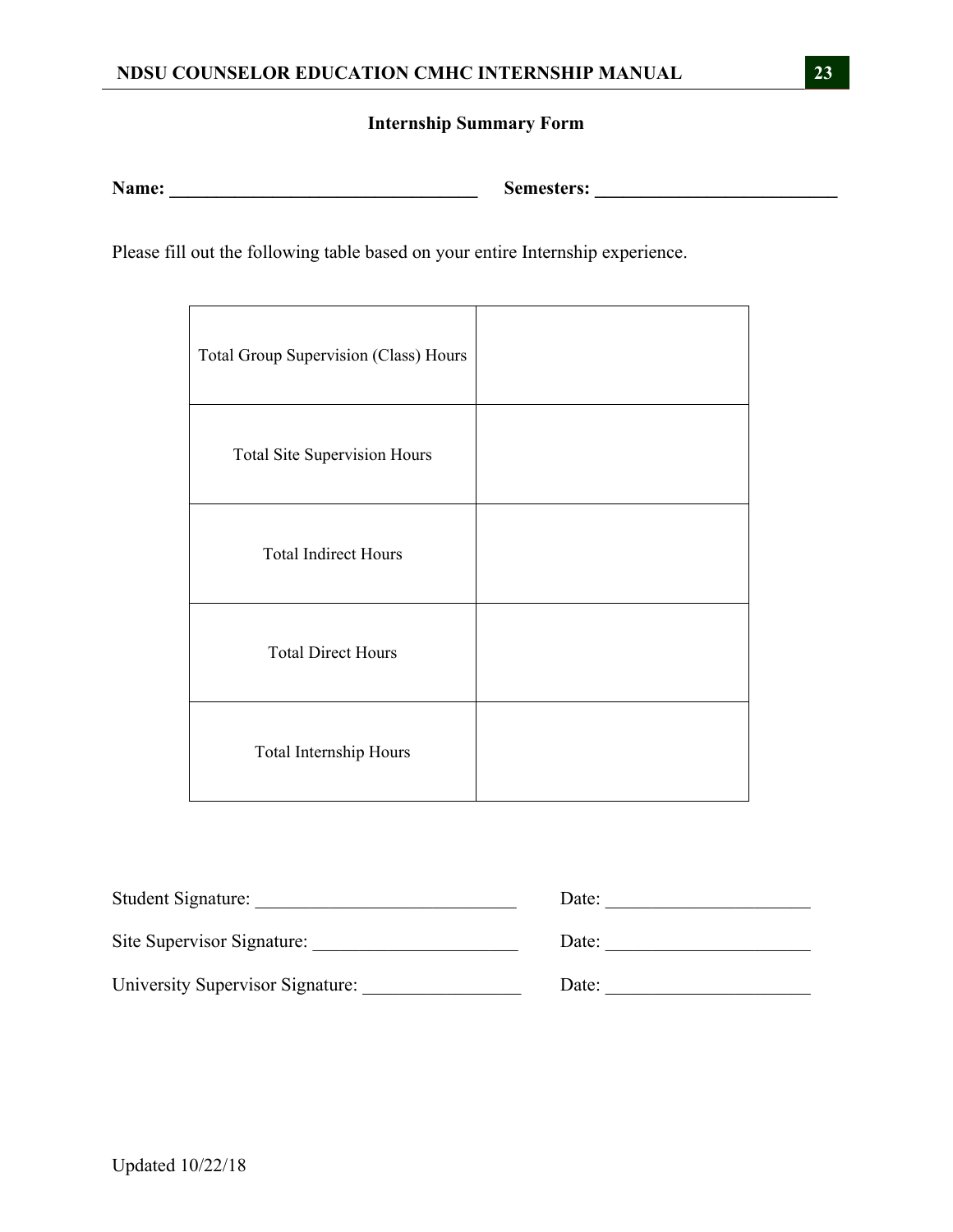# **NDSU** SPATE UNIVERSITY

# **Clinical Mental Health Counseling Internship**

**Confidentiality Release Form**

This form is to be signed by the client and/or the parent, along with the intern in order to make any audio and/or videotaped sessions.

It is understood that any taped session would be viewed only by the intern and other interns under the supervision of the NDSU supervisor and/or, on-site supervisor within one month of the taping and the tape would be erased by the intern. The recording will only be used for the professional development of the intern.

| ı.                                 | give                          |
|------------------------------------|-------------------------------|
| Client's first and last name       | Intern's name                 |
| permission to tape this session on | for the professional purposes |
| described above.                   |                               |
|                                    |                               |
|                                    |                               |

*Signature of client (and parent/guardian if client is under 18) Date* 

I verify that the above tape will be used only in the aforementioned manner and will be erased on or before  $(insert date).$ 

*Signature of Intern Date*